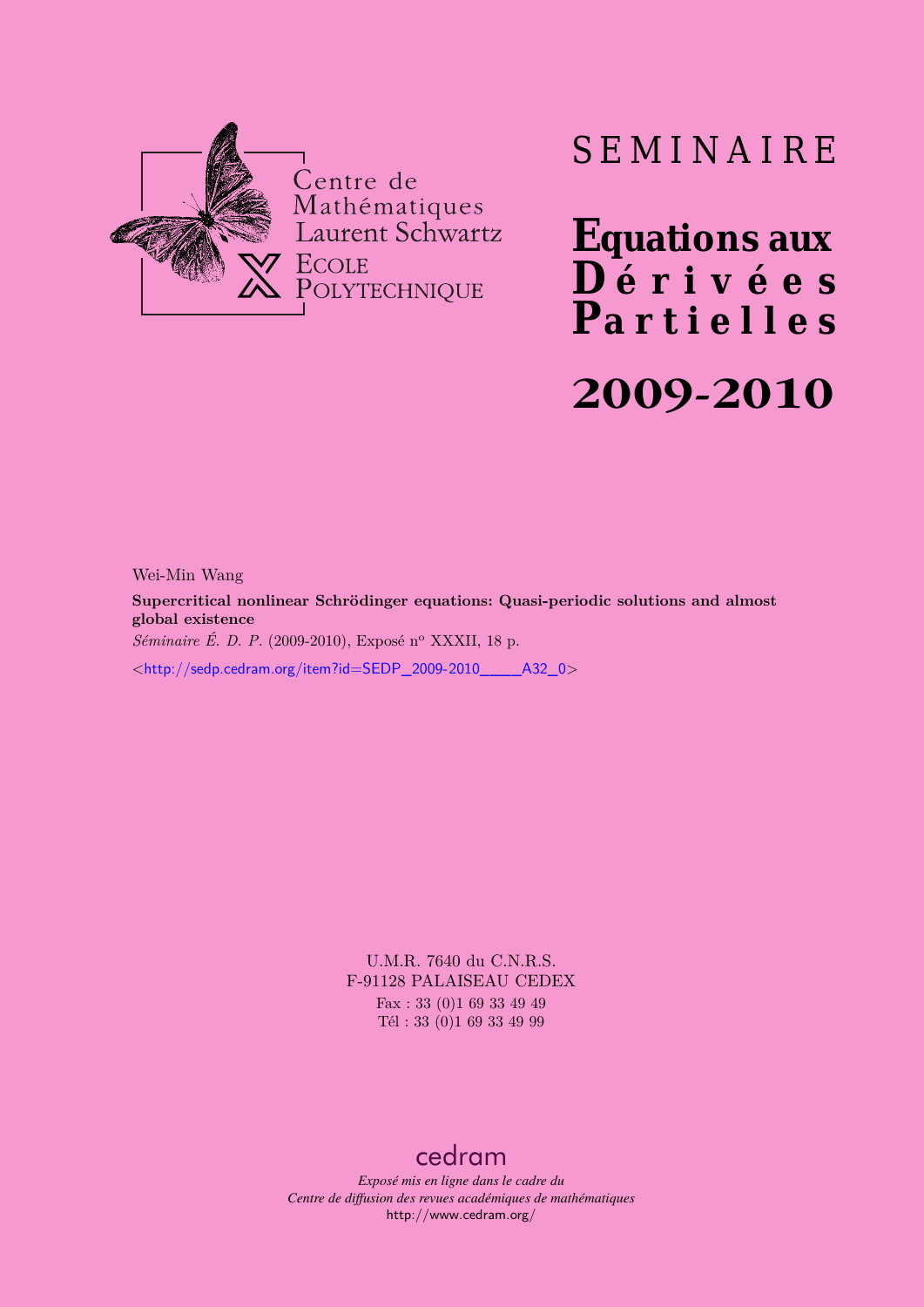Séminaire *Équations aux dérivées partielles* Centre de mathématiques Laurent Schwartz, 2009-2010 Exposé n° XXXII, 1-18

# SUPERCRITICAL NONLINEAR SCHRÖDINGER EQUATIONS: QUASI-PERIODIC SOLUTIONS AND ALMOST GLOBAL EXISTENCE

# W.-M. Wang

ABSTRACT. We construct time quasi-periodic solutions and prove almost global existence for the energy supercritical nonlinear Schrödinger equations on the torus in arbitrary dimensions. The main new ingredient is a geometric selection in the Fourier space. This method is applicable to other nonlinear equations.

#### 1. Introduction and time quasi-periodic solutions

We consider the nonlinear Schrödinger equation on the *d*-torus  $\mathbb{T}^d = [0, 2\pi)^d$ :

$$
i\frac{\partial}{\partial t}u = -\Delta u + |u|^{2p}u + H(x, u, \bar{u}) \qquad (p \ge 1, p \in \mathbb{N}), \tag{1.1}
$$

with periodic boundary conditions:  $u(t, x) = u(t, x + 2j\pi), x \in [0, 2\pi)^d$  for all  $j \in \mathbb{Z}^d$ , where  $H(x, u, \bar{u})$  is analytic in  $(x, u, \bar{u})$  and has the expansion:

$$
H(x, u, \bar{u}) = \sum_{m=1}^{\infty} \alpha_m(x)|u|^{2p+2m}u,
$$

where  $\alpha_m$  as a function on  $\mathbb{R}^d$  is  $(2\pi)^d$  periodic and real and analytic in a strip of width  $\mathcal{O}(1)$  for all m. The integer p in  $(1.1)$  is arbitrary.

Using Fourier series, the solutions to the linear equation:

$$
i\frac{\partial}{\partial t}u = -\Delta u
$$

are linear combinations of eigenfunction solutions of the form:

$$
e^{-ij^2t}e^{ij\cdot x}, \quad j \in \mathbb{Z}^d,
$$

where  $j^2 = |j|^2$  and  $\cdot$  is the usual inner product. These solutions are periodic in time.

#### XXXII–1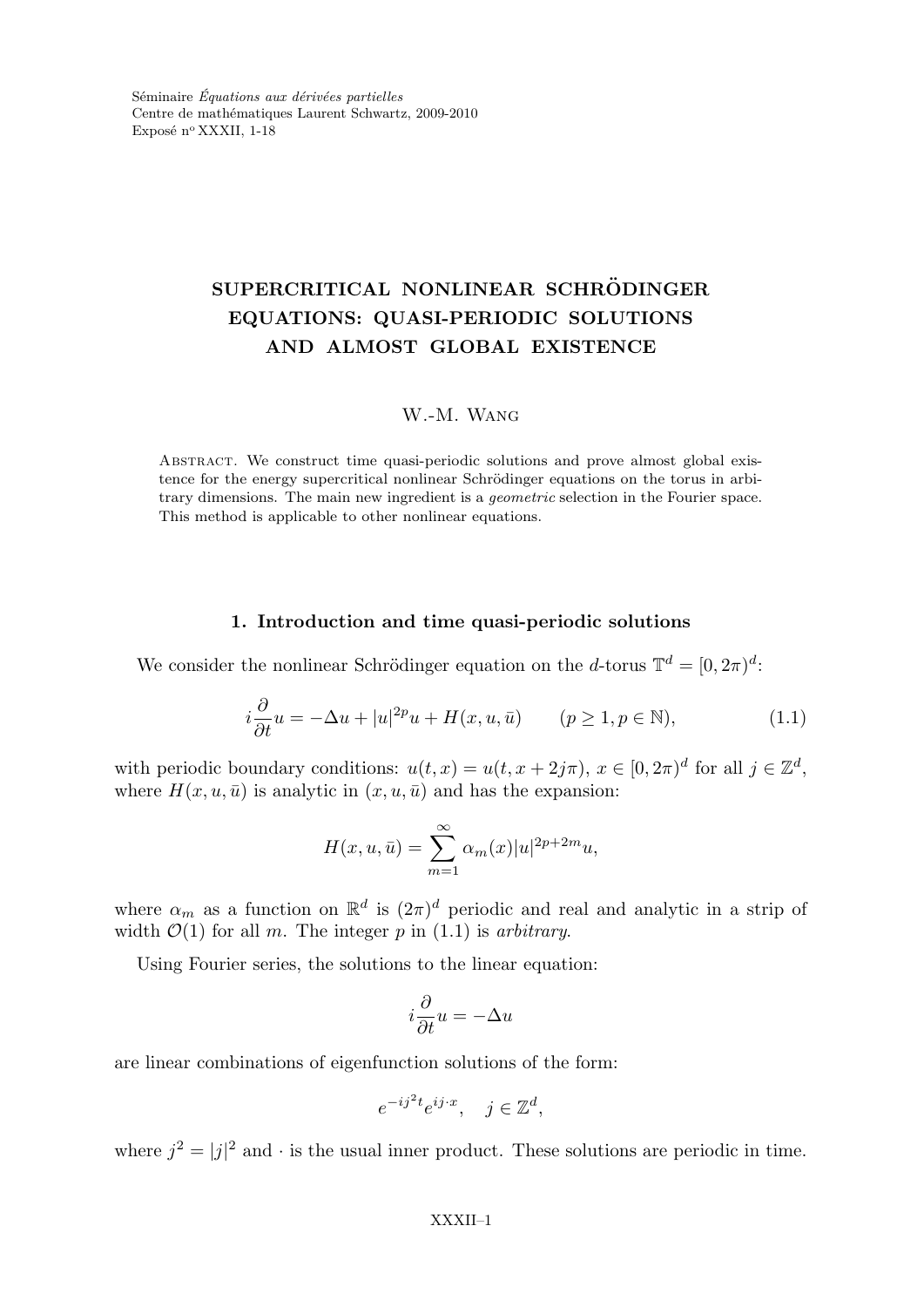#### Wei-Min Wang

It is natural to investigate the persistence of this type of solutions in the presence of nonlinearity. Therefore we first construct time quasi-periodic solutions to (1.1). Using a related construction, we then prove almost global existence for a class of smooth solutions to Cauchy problems.

Specializing to  $H = 0$ , it is well known from [B1] that (1.1) is locally well-posed in  $H^s$  for

$$
s > \max(0, \frac{1}{2}(d - \frac{2}{p})).
$$

This is derived by linearizing about the flow of the Laplacian and proving  $L^{2p+2}$ estimates of its eigenfunction solutions (Strichartz estimates).

For  $d \geq 3$  and sufficiently large p, the local theory is in  $H^s$  for  $s > 1$ . For example, in dimension 4, the quintic nonlinear Schrödinger equation is locally well-posed in  $H^{3/2}$ , where there is no conservation law. These equations are therefore energy *supercritical* as there is no a priori global existence from patching up local solutions, not even for small solutions, as (1.1) is non-dispersive, i. e.,  $||u||_{\infty}$  cannot tend to 0 as  $t \to \infty$  on the torus  $\mathbb{T}^d$ .

One of the central points of the new theory in [W3, 4] (cf. also [W5]), is that it does not make use of conservation laws. Instead it analyzes the geometry of the characteristics. A consequence is that the results hold both in the focusing and the defocusing cases.

### The nonlinear Fourier series

To proceed, let  $u^{(0)}$  be a solution of finite number of frequencies, b frequencies, to the linear equation:

$$
i\frac{\partial}{\partial t}u^{(0)} = -\Delta u^{(0)},
$$
  
(0)(t, x) = 
$$
\sum_{k=1}^{b} a_k e^{-ij_k^2 t} e^{ijk \cdot x}.
$$
 (1.2)

For the nonlinear construction, it is useful to add a dimension for each frequency in time and view  $u^{(0)}$  as a function on  $\mathbb{T}^b \times \mathbb{T}^d = \mathbb{T}^{b+d} \supset \mathbb{T}^d$ . Henceforth  $u^{(0)}$  adopts the form:

 $\boldsymbol{u}$ 

$$
u^{(0)}(t,x) = \sum_{k=1}^{b} a_k e^{-ij_k^2 t} e^{ij_k \cdot x}
$$
  

$$
:= \sum_{k=1}^{b} \hat{u}(-e_k, j_k) e^{-i(e_k \cdot \omega^{(0)}) t} e^{ij_k \cdot x},
$$

where  $e_k = (0, 0, \ldots, 1, \ldots, 0) \in \mathbb{Z}^b$  is a unit vector, with the only non-zero component in the kth direction,  $\omega^{(0)} = \{j_k^2\}_{k=1}^b$   $(j_k \neq 0)$  and  $\hat{u}(-e_k, j_k) = a_k$ . Therefore  $u^{(0)}$  has Fourier support

$$
supp \hat{u}^{(0)} = \{(-e_k, j_k), k = 1, ..., b\} \subset \mathbb{Z}^{b+d},
$$
\n(1.3)

#### XXXII–2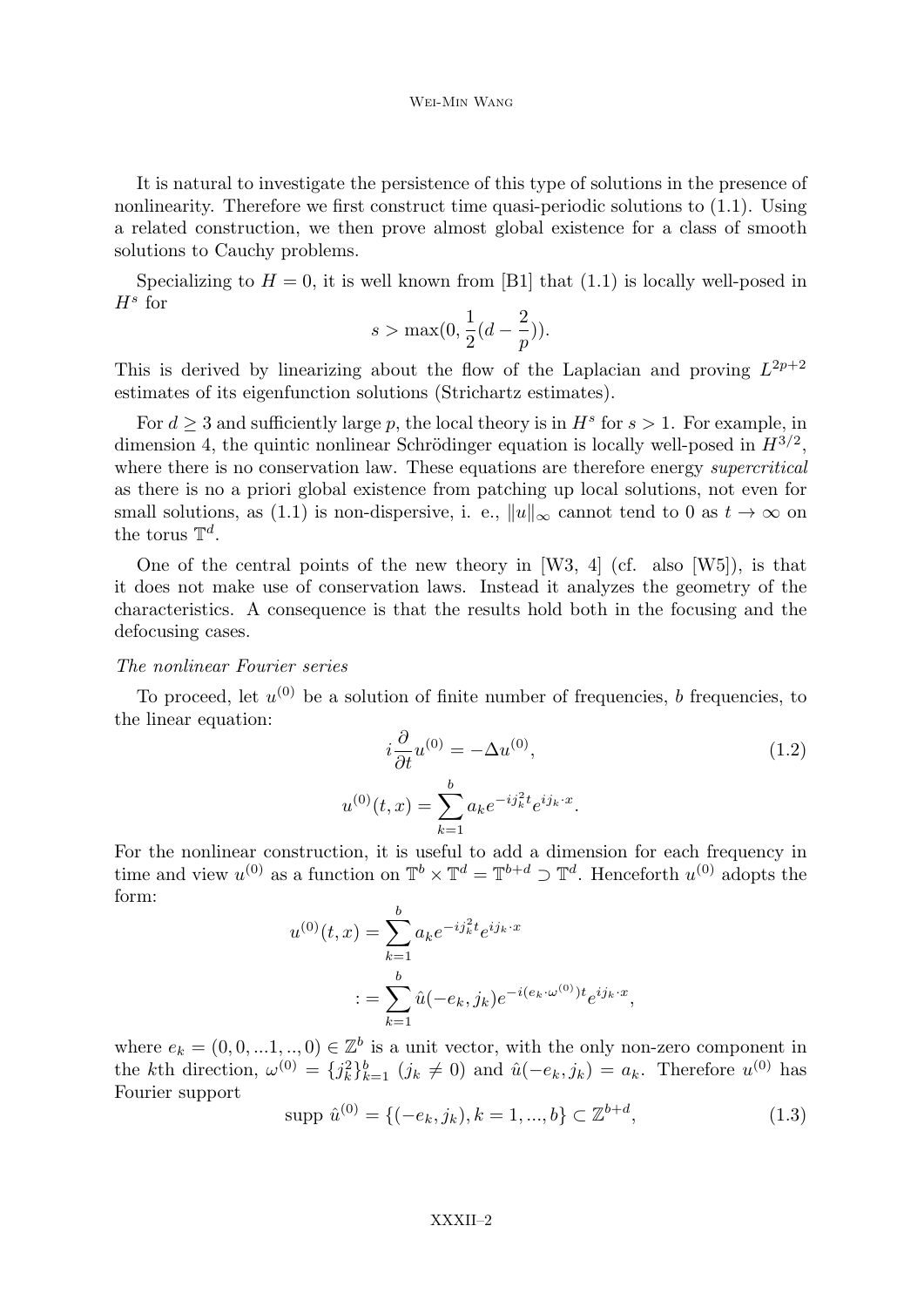where  $j_k \neq j_{k'}$  if  $k \neq k'$ .

For the nonlinear equation  $(1.1)$ , we seek quasi-periodic solutions with b frequencies in the form of a nonlinear space-time Fourier series:

$$
u(t,x) = \sum_{(n,j)} \hat{u}(n,j)e^{in \cdot \omega t}e^{ij \cdot x}, \qquad (n,j) \in \mathbb{Z}^{b+d}, \tag{1.4}
$$

with the frequency  $\omega \in \mathbb{R}^b$  to be determined. This is the well-known frequencyamplitude modulation fundamental to nonlinear equations. We note that the corresponding linear solution  $u^{(0)}$  has *fixed* frequency  $\omega = \omega^{(0)} = \{j_k^2\}_{k=1}^b \in \mathbb{R}^b$ , which are eigenvalues of the Laplacian.

In the Fourier space  $\mathbb{Z}^{b+d}$ , the support of the solution in the form  $(1.4)$  to the linear equation (1.2) and its complex conjugate are by definition, the bi-characteristics  $\mathcal{C}$ :

$$
\mathcal{C} = \{ (n, j) \in \mathbb{Z}^{b+d} | \pm n \cdot \omega^{(0)} + j^2 = 0 \}.
$$
 (1.5)

We further define

$$
\mathcal{C}^+ = \{(n,j)|n \cdot \omega^{(0)} + j^2 = 0, j \neq 0\} \cup \{(n,0)|n \cdot \omega^{(0)} = 0, n_1 \le 0\},
$$
  

$$
\mathcal{C}^- = \{(n,j)| - n \cdot \omega^{(0)} + j^2 = 0, j \ne 0\} \cup \{(n,0)|n \cdot \omega^{(0)} = 0, n_1 > 0\}.
$$
 (1.6)

So we have

$$
\mathcal{C}^+ \cap \mathcal{C}^- = \emptyset, \quad \mathcal{C}^+ \cup \mathcal{C}^- = \mathcal{C}.
$$

C is the support of the solution to the linear equation  $(1.2)$  in the form  $(1.4)$  and is the resonant or singular set for the nonlinear equation (1.1). We consider  $\mathcal C$  as the restriction to  $\mathbb{Z}^{b+d}$  of the corresponding manifold on  $\mathbb{R}^{b+d}$ . So C is a manifold of singularities and not just isolated points. Moreover since  $\omega^{(0)}$  is an integer vector,  $\mathcal C$  not only lacks convexity but also has null directions in  $n$ . We introduce the novel geometric concept of generic linear solutions to overcome these major difficulties.

Assume  $u^{(0)}$  is *generic*, satisfying the genericity conditions (i-iv) near the end of this section. Here it suffices to mention that the genericity conditions pertain entirely to the spatial Fourier support of  $u^{(0)}$ :  $\{j_k\}_{k=1}^b \in (\mathbb{R}^d)^b$  and are determined by the  $|u|^{2p}u$  term in (1.1) only. These conditions are explicit and moreover the non-generic set  $\Omega$  is of codimension 1 in  $(\mathbb{R}^d)^b$ .

The first result is

Theorem 1. Assume

$$
u^{(0)}(t,x) = \sum_{k=1}^{b} a_k e^{-ij_k^2 t} e^{ij_k \cdot x},
$$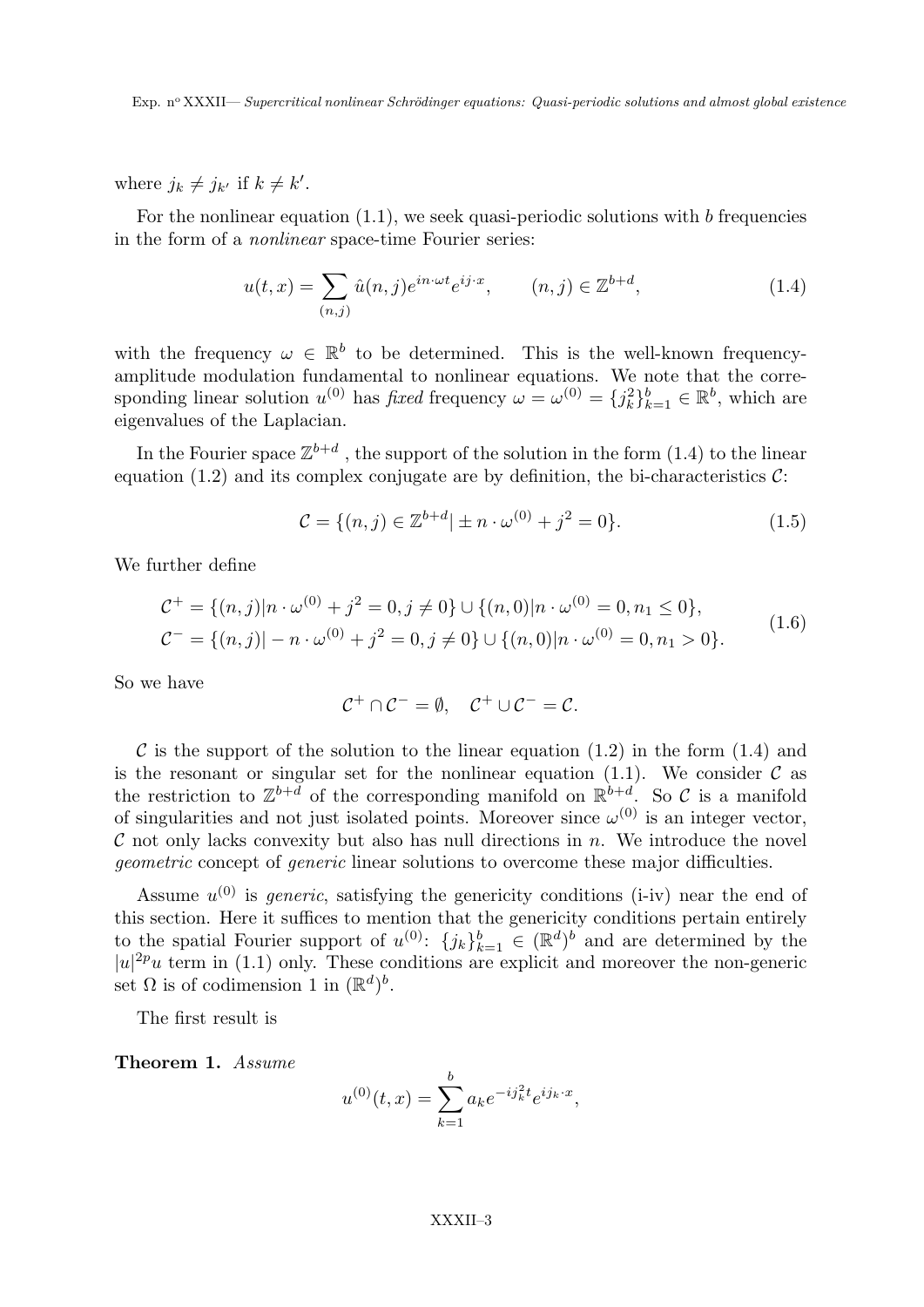a solution to the linear equation (1.2) is generic and  $a = \{a_k\} \in (0, \delta]^b = \mathcal{B}(0, \delta)$ . Then there exist C,  $c > 0$ , such that for all  $\epsilon \in (0,1)$ , there exists  $\delta_0 > 0$  and for all  $\delta \in (0, \delta_0)$  a Cantor set G with

$$
meas \left\{ \mathcal{G} \cap \mathcal{B}(0,\delta) \right\} / \delta^b \ge 1 - C\epsilon^c. \tag{1.7}
$$

For all  $a \in \mathcal{G}$ , there is a quasi-periodic solution of b frequencies to the nonlinear  $Schrödinger equation (1.1):$ 

$$
u(t,x) = \sum a_k e^{-i\omega_k t} e^{ij_k \cdot x} + \mathcal{O}(\delta^3), \qquad (1.8)
$$

with basic frequencies  $\omega = {\omega_k}$  satisfying

$$
\omega_k = j_k^2 + \mathcal{O}(\delta^{2p}).
$$

The remainder  $\mathcal{O}(\delta^3)$  is in an analytic norm about a strip of width  $\mathcal{O}(1)$  on  $\mathbb{T}^{b+d}$ .

Remarks. 1. The Theorem also holds when there is in addition an overall phase,  $m \neq 0$ , corresponding to adding m to the right side of (1.1).

2. When  $d = p = 1$ , the non-generic set  $\Omega = \emptyset$ . All  $u^{(0)}$  are generic and only amplitude selection is necessary. This is the well understood scenario after writing (1.1) as an infinite dimensional Hamiltonian equation [KP].

3. For the geometry of the cubic nonlinearity in any dimension and a reinterpretation of the integrability of the cubic nonlinearity in one dimension, see the Appendix.

This is the first existence results on quasi-periodic solutions to the nonlinear Schrödinger equation  $(1.1)$  in arbitrary dimensions and for arbitrary nonlinearity p. The main obstacle to the construction was the complete violation of the Kolmogorov nondegeneracy condition or its weaker versions. This is because the perturbation is about a linear system (the Laplacian) and not an integrable nonlinear system.

Furthermore, as mentioned earlier, the existence of a global flow for these equations are generally unknown. The concept of *generic* linear solutions  $u^{(0)}$  and the ensuing geometric excision enable us to overcome these fundamental difficulties.

Previously, quasi-periodic solutions were constructed using partial Birkhoff normal forms for the cubic nonlinear Schrödinger equation in dimensions one and two [B3, GXY, KP]. These algebraic normal form constructions use in an essential way the specifics of the resonance geometry generated by the cubic nonlinearity, see the Appendix.

Moreover in dimension two the normalizing transform depends on translation invariance and is unstable under small perturbations of the form H. So we have kept the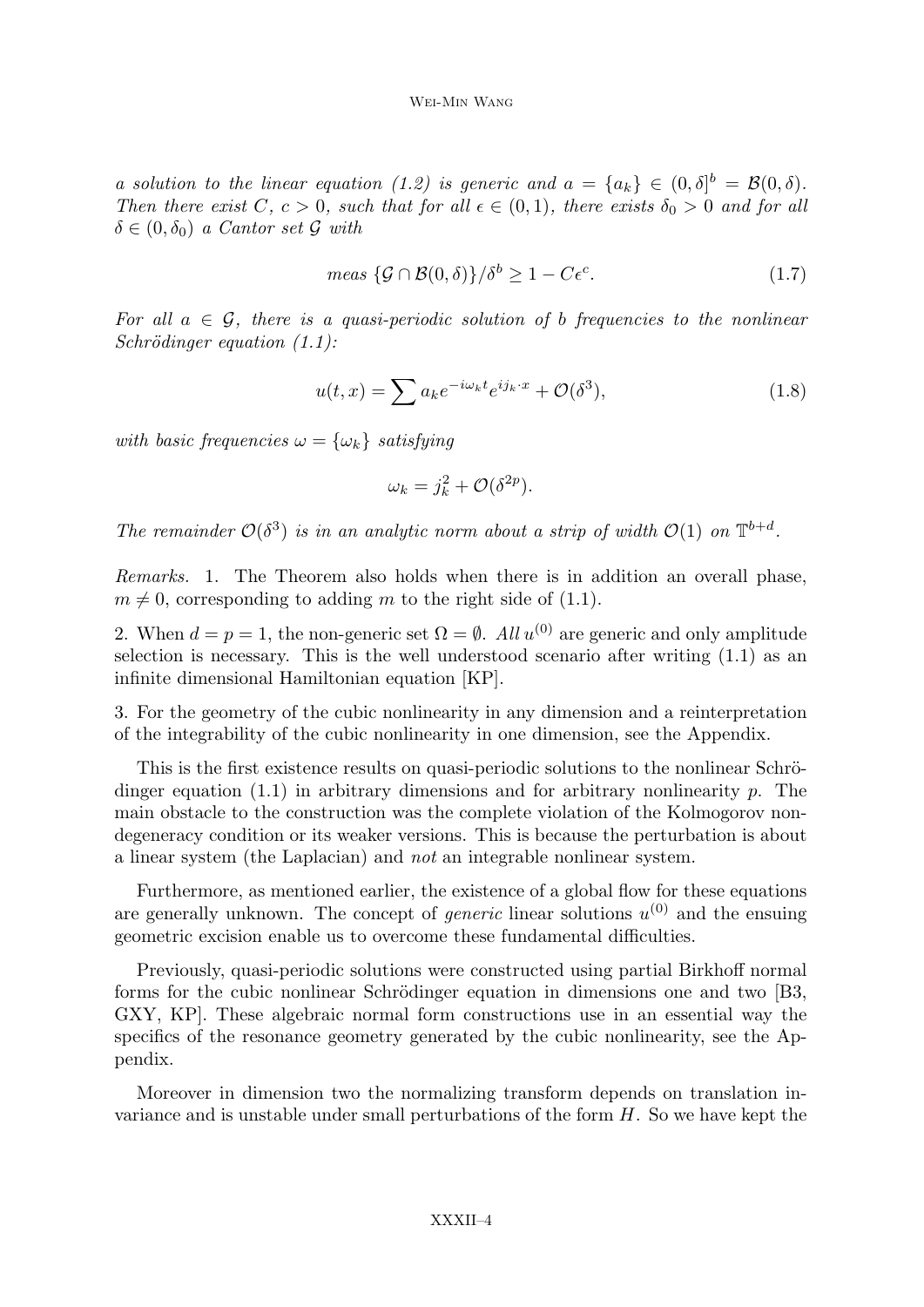perturbation  $H$  in  $(1.1)$  to underline our different approach. We note that the cubic nonlinear Schrödinger equation has global flow in dimensions one and two.

#### The spectral gap

To understand the substance of the geometric and amplitude excisions in Theorem 1, it is useful to take  $H = 0$  and note the perpetual existence of periodic solutions:

$$
u = ae^{-i(j^2 + |a|^{2p})t}e^{ij \cdot x}
$$

to (1.1) for all  $j \in \mathbb{Z}^d$  and  $a \in \mathbb{C}$ . This perpetual existence is because of a spectral gap. The excision in the general, quasi-periodic case is precisely to ensure the persistence of this spectral gap.

We comment beforehand that this gap is in the space-time  $L^2$  sense and is created by the nonlinearity itself and not by eigenvalue variation of a linear operator, which is difficult to achieve in two dimensions and above due to the degeneracy of the Laplacian. The spectral gap here is geometric in origin and is hence robust and stable under small perturbations. The core of the construction of this spectral gap is a projection or variable reduction argument. This is general and should be applicable to other equations.

Once we have the initial spectral gap, we achieve amplitude-frequency modulation and the scheme of Bourgain [B3, 6] becomes avaliable. In [B3, 6], Bourgain took care of the geometry in the convex spatial- $j$  direction by using the notion of separated clusters; here we control the null time-n direction by introducing the concept of generic linear solutions. Combining the spatial and time directions, we are then able to treat the original equation (1.1).

The analysis part of this scheme is based on the Lyapunov-Schmidt method and was first introduced by Craig and Wayne [CW] to construct periodic solutions for the wave equation in one dimension. It was inspired by the multi-scale analysis of Fröhlich and Spencer [FS]. The construction was further developed by Bourgain to embrace the full generality of quasi-periodic solutions and in arbitrary dimensions [B3, 6]. More recently, Eliasson and Kuksin [EK] developed a KAM theory in the Schrödinger context.

All the above results, however, pertain to parameter dependent tangentially nonresonant equations by imposing Diophantine time frequencies. So in particular, there is no null *n*-direction.

The preceeding Theorem 1 uses a Newton scheme to construct a type of global solutions with precise control over the Fourier coefficients. Moreover we have the following high frequency (semi-classical) analog, which is new to the KAM context: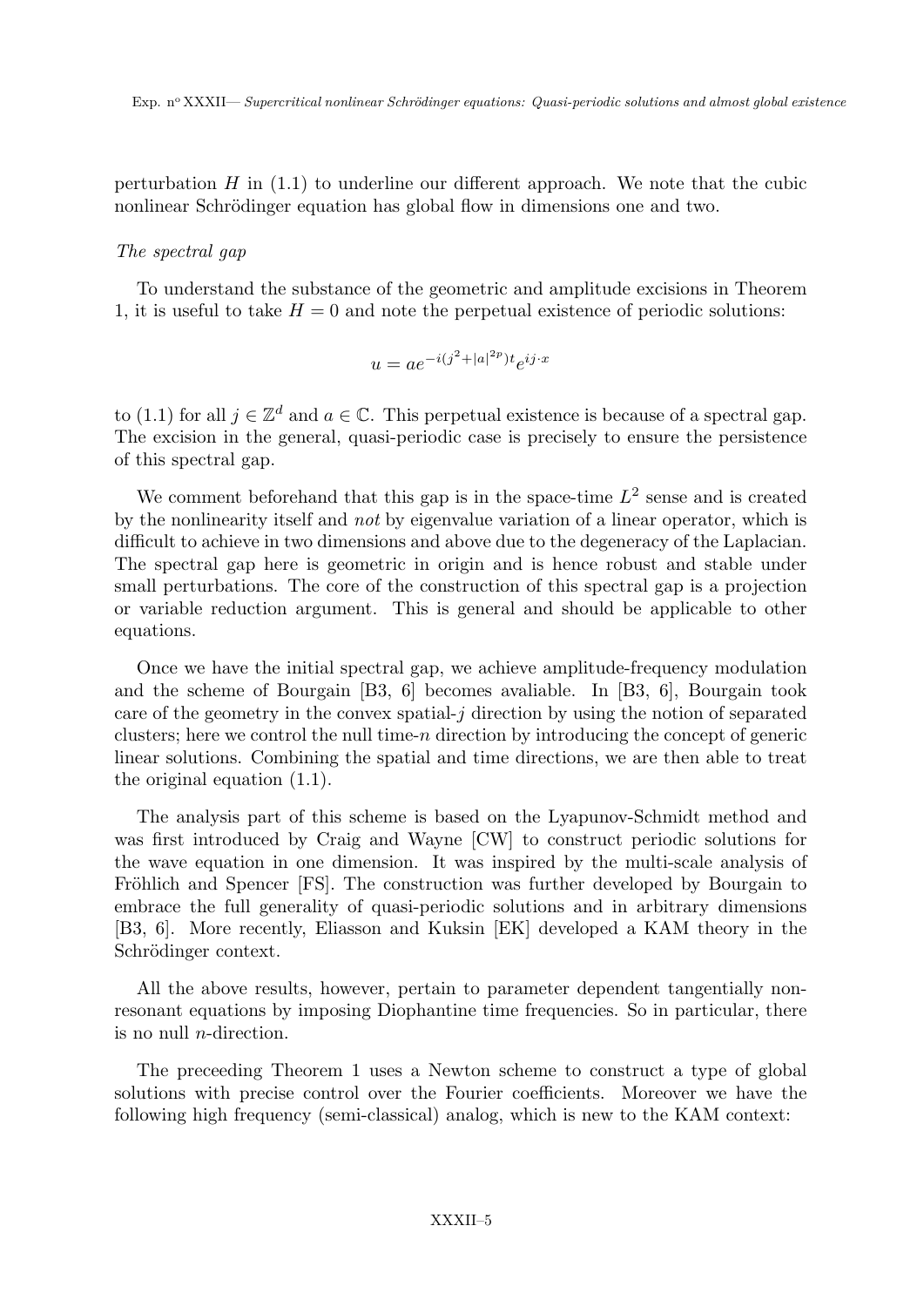Corollary 1. Set  $H = 0$  in (1.1). Let

$$
u^{(0)}(t,x) = \sum_{k=1}^{b} a_k e^{-ij_k^2 t} e^{ij_k \cdot x}
$$

be a solution to the linear equation  $(1.2)$ ,  $\{j_k\}_{k=1}^b \in [K\mathbb{Z}^d]^b$ ,  $K \in \mathbb{N}^+$  and  $a = \{a_k\} \in$  $(0,1]^b = \mathcal{B}(0,1)$ . Assume  $\{\frac{j_k}{K}\}$  $\{(\mathbf{x}, \mathbf{b})\}_{k=1}^{b} \in [\mathbb{Z}^d]^b$  is generic. There exist  $C, c > 0$ , such that for all  $\epsilon \in (0,1)$ , there exists  $K_0 > 0$  and for all  $K > K_0$  a Cantor set G with

$$
meas \{\mathcal{G} \cap \mathcal{B}(0,1)\} \geq 1 - C\epsilon^c.
$$

For all  $a \in \mathcal{G}$ , there is a quasi-periodic solution of b frequencies to the nonlinear  $Schrödinger equation (1.1):$ 

$$
u(t,x) = \sum a_k e^{-i\omega_k t} e^{ij_k \cdot x} + \mathcal{O}(1/K^2),
$$

with basic frequencies  $\omega = {\omega_k}$  satisfying

$$
\omega_k = j_k^2 + \mathcal{O}(1).
$$

The remainder  $\mathcal{O}(1/K^2)$  is in an analytic norm about a strip of width  $\mathcal{O}(1)$  in t and  $\mathcal{O}(1/K)$  in x on  $\mathbb{T}^{b+d}$ .

Remarks. 1. In fact one could have the measure going to 1 as  $K \to \infty$  by making the estimate in the first step  $K$  dependent. Using Borel-Cantelli, this then implies that as  $K \to \infty$ , on a set of full measure in the unit ball, generically, the nonlinear torus converges to the corresponding linear torus of size 1. Similar statement holds as  $\delta \rightarrow 0$ , but the convergence is to the origin.

2. These are quantitative, global,  $\mathbb{L}^2$  size 1 and large kinetic energy solutions, which could be relevant to the compressible Euler equations.

Before we indicate some ideas of the proof, we mention that there is in addition a linear component to this theory. It concerns  $L^p$  estimates of  $L^2$  eigenfunctions of the Schrödinger operator [W2], cf. also [W1]. The main impetus is to develop fine analysis of the geometry of the level sets (energy surfaces) in order to have a sharp  $L^p$ theory. This is related to the aim of the nonlinear component here. The right notion of convexity or separation again plays an essential role.

#### A sketch of the proof of Theorem 1

We write (1.1) in the Fourier space, it becomes

diag 
$$
(n \cdot \omega + j^2)\hat{u} + (\hat{u} * \hat{v})^{*p} * \hat{u} + \sum_{m=1}^{\infty} \hat{\alpha}_m * (\hat{u} * \hat{v})^{*(p+m)} * \hat{u} = 0,
$$
 (1.9)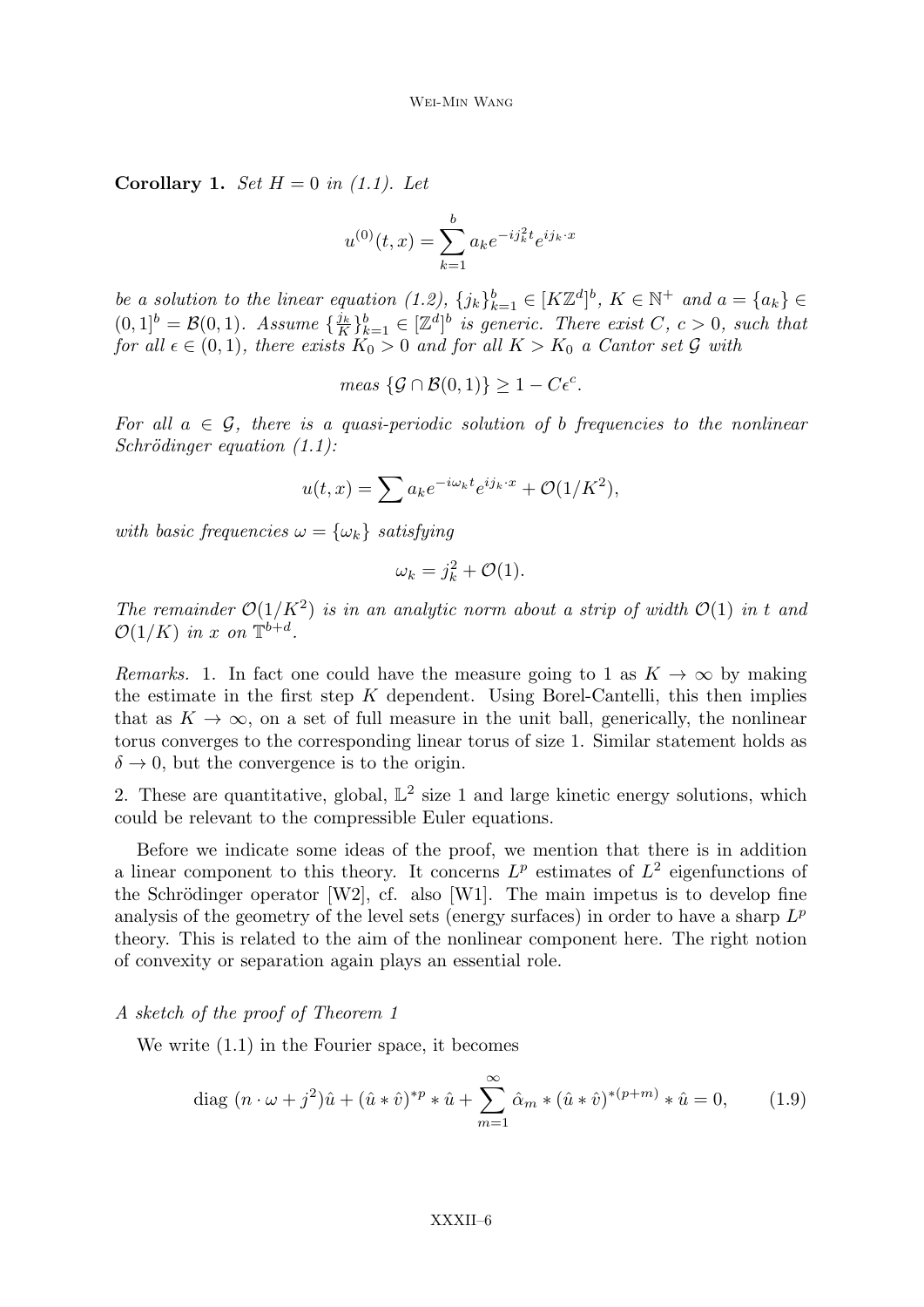where  $(n, j) \in \mathbb{Z}^{b+d}$ ,  $\hat{v} = \hat{u}$ ,  $\omega \in \mathbb{R}^b$  is to be determined and

$$
|\hat{\alpha}_m(\ell)| \le C' e^{-c'|\ell|} \quad (C', c' > 0)
$$

for all  $m$ . From now on we work with  $(1.9)$ , for simplicity we drop the hat and write u for  $\hat{u}$  and v for  $\hat{v}$  etc. We seek solutions close to the linear solution  $u^{(0)}$  of b frequencies, supp  $u^{(0)} = \{(-e_k, j_k), k = 1, ..., b\}$ , with frequencies  $\omega^{(0)} = \{j_k^2\}_{k=1}^b$  $(j_k \neq 0)$  and small amplitudes  $a = \{a_k\}_{k=1}^b$  satisfying  $||a|| = \mathcal{O}(\delta) \ll 1$ .

We complete (1.9) by writing the equation for the complex conjugate. So we have

$$
\begin{cases} \text{diag } (n \cdot \omega + j^2)u + (u * v)^{p} * u + \sum_{m=1}^{\infty} \alpha_m * (u * v)^{p+m} * u = 0, \\ \text{diag } (-n \cdot \omega + j^2)v + (u * v)^{p} * v + \sum_{m=1}^{\infty} \alpha_m * (u * v)^{p+m} * v = 0, \end{cases}
$$
(1.10)

By supp, we will always mean the Fourier support, so we write supp  $u^{(0)}$  for supp  $\hat{u}^{(0)}$ etc. Let

$$
S = \text{supp } u^{(0)} \cup \text{supp } \bar{u}^{(0)}.
$$
\n
$$
(1.11)
$$

Denote the left side of  $(1.10)$  by  $F(u, v)$ . We make a Lyapunov-Schmidt decomposition into the  $P$ -equations:

$$
F(u,v)|_{\mathbb{Z}^{b+d}\setminus\mathcal{S}}=0,
$$

and the Q-equations:

$$
F(u,v)|_{\mathcal{S}}=0.
$$

We seek solutions such that  $u|_{\mathcal{S}} = u^{(0)}$ . The P-equations are infinite dimensional and determine u in the complement of supp  $u^{(0)}$ ; the Q-equations are 2b dimensional and determine the frequency  $\omega = {\{\omega_k\}}_{k=1}^b$ .

We use a Newton scheme to solve the P-equations, with  $u^{(0)}$  as the initial approximation. The major difference with [CW, B3, 6], cf. also [EK] is that (1.10) is completely resonant and there are no parameters at this initial stage. The frequency  $\omega^{(0)}$  is an *integer* in  $\mathbb{Z}^b$ . So we need to proceed differently and first extract a parameter from  $u^{(0)}$  and then use the established analysis acheme.

First recall the formal Newton scheme: the first correction

$$
\Delta\left(\begin{array}{c}u^{(1)}\\v^{(1)}\end{array}\right) = \left(\begin{array}{c}u^{(1)}\\v^{(1)}\end{array}\right) - \left(\begin{array}{c}u^{(0)}\\v^{(0)}\end{array}\right) = [F'(u^{(0)}, v^{(0)}]^{-1}F(u^{(0)}, v^{(0)}),\tag{1.12}
$$

where  $\begin{pmatrix} u^{(1)} \\ u^{(1)} \end{pmatrix}$  $u^{(1)}(v^{(1)})$  is the next approximation and  $F'(u^{(0)}, v^{(0)})$  is the linearized operator on  $\ell^2(\mathbb{Z}^{b+d}) \times \ell^2(\mathbb{Z}^{b+d})$ 

$$
F'=D+A,\t(1.13)
$$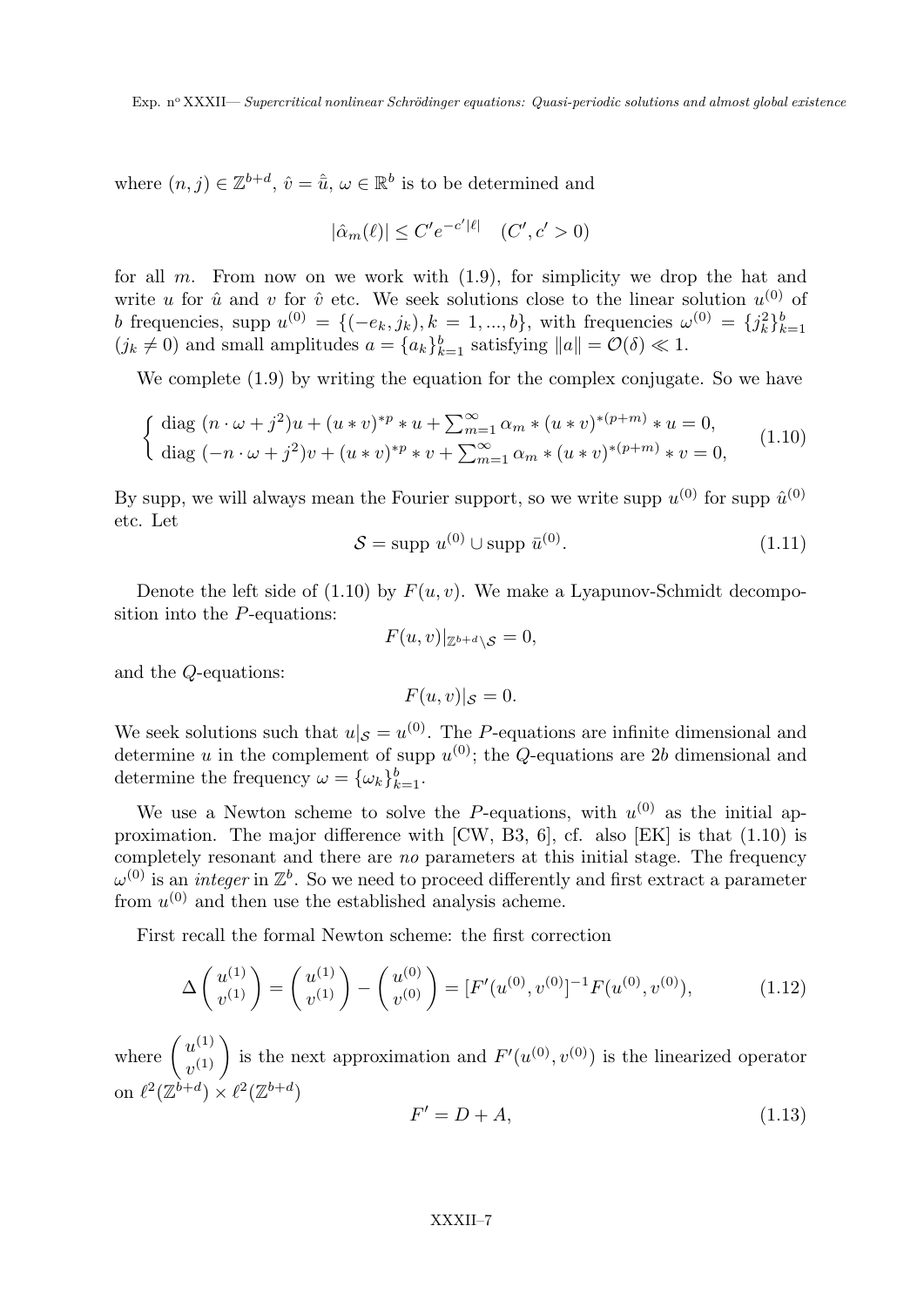where

$$
D = \begin{pmatrix} \text{diag}(n \cdot \omega + j^2) & 0\\ 0 & \text{diag}(-n \cdot \omega + j^2) \end{pmatrix}
$$
 (1.14)

and

$$
A = \begin{pmatrix} (p+1)(u*v)^{*p} & p(u*v)^{*p-1} * u * u \\ p(u*v)^{*p-1} * v * v & (p+1)(u*v)^{*p} \end{pmatrix} + \mathcal{O}(\delta^{2p+2}) \quad (p \ge 1),
$$
  
=  $A_0 + \mathcal{O}(\delta^{2p+2}).$  (1.15)

with  $\omega = \omega^{(0)}$ ,  $u = u^{(0)}$  and  $v = v^{(0)}$ .

Since we look at small data,  $||A|| = \mathcal{O}(\delta^{2p}) \ll 1$  and the diagonal:  $\pm n \cdot \omega + j^2$ are integer valued, using the Schur complement reduction [S1, 2], the spectrum of  $F'$ around 0 is equivalent to that of a reduced operator on  $\ell^2(\mathcal{C})$ , where C is defined in (1.5) and to  $\mathcal{O}(\delta^{2p+2})$  it is the same as the spectrum of  $A_0$  on  $\ell^2(\mathcal{C})$ .

### The genericity conditions

To define generic  $u^{(0)}$ , we need to analyze the convolution matrix  $A_0$ . We use the notation introduced in (1.4). Let

$$
\Gamma^{++} = \text{supp } [|u^{(0)}|^{2p}] = \{ (\Delta n, \Delta j) \} \subset \mathbb{Z}^{b+d},
$$

with

$$
supp u^{(0)} = \{(-e_k, j_k)\}_{k=1}^b, j_k \neq j_{k'} \text{ if } k \neq k'.
$$

So

$$
\Delta n = -\sum p_{kk'}(e_k - e_{k'}),
$$
  
\n
$$
\Delta j = \sum p_{kk'}(j_k - j_{k'}),
$$
  
\n
$$
p_{kk'} \ge 0, \sum p_{kk'} \le p,
$$
  
\nwhere all sums are for  $k, k' = 1, ..., b;$  (1.16)

and

$$
\Gamma^{+-} = \text{supp } [|u^{(0)}|^{2(p-1)}[u^{(0)}]^{2}] = \{(\Delta n, \Delta j)\},
$$

where

$$
\Delta n = -\sum p_{kk'}(e_k - e_{k'}) - (e_{\kappa} + e_{\kappa'}),
$$
  
\n
$$
\Delta j = \sum p_{kk'}(j_k - j_{k'}) + (j_{\kappa} + j_{\kappa'}),
$$
  
\n
$$
p_{kk'} \ge 0, \sum p_{kk'} \le p - 1, k, k', \kappa, \kappa' = 1, ..., b;
$$
\n(1.17)

and

$$
\Gamma^{-+} = \text{supp } [|u^{(0)}|^{2(p-1)}[v^{(0)}]^{2}], \qquad (1.18)
$$

#### XXXII–8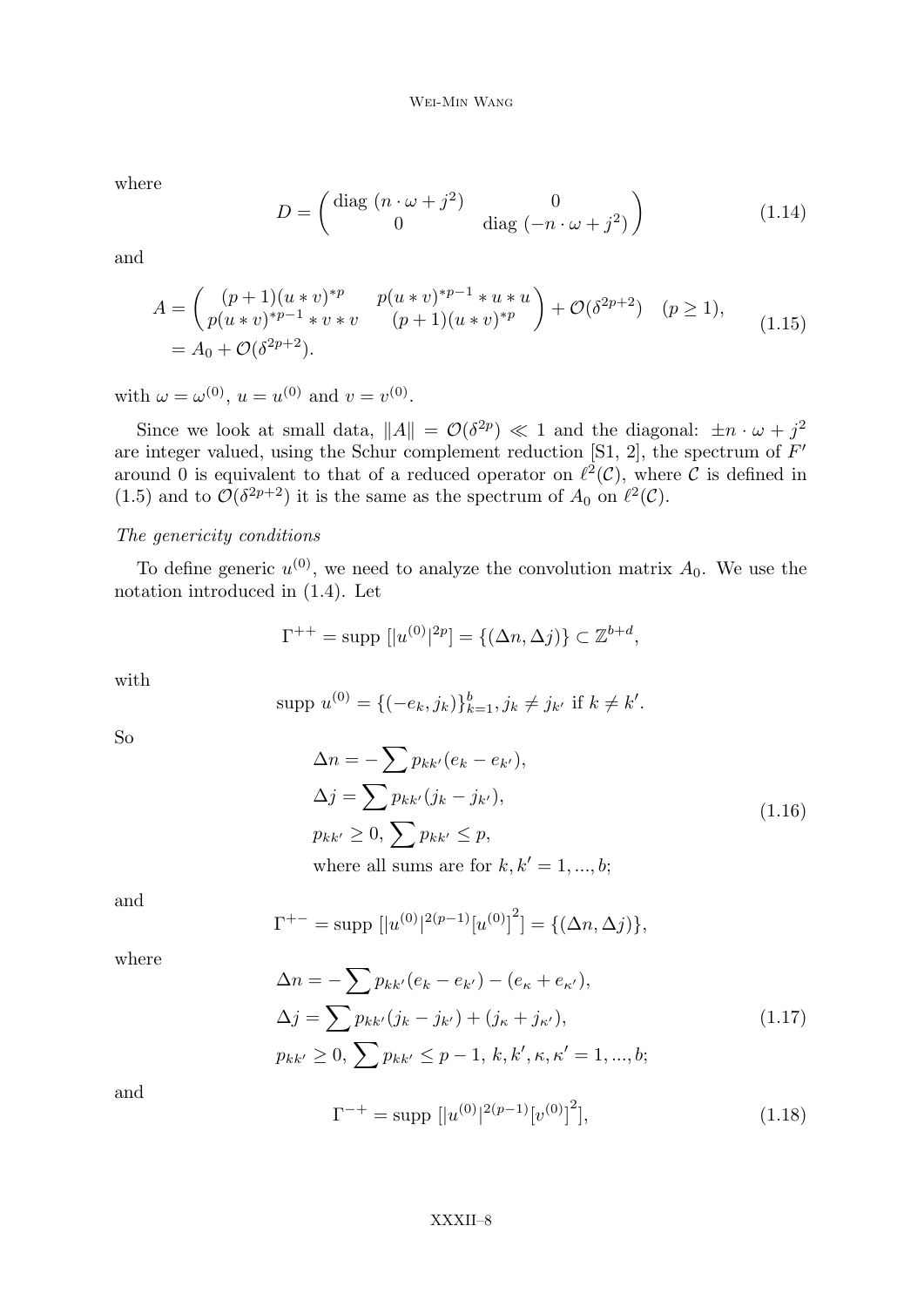with  $v^{(0)} = \bar{u}^{(0)}$  as before.

Let

$$
\mathcal{A} = \bigcup \Gamma_1 \cdot \ldots \cdot \Gamma_{d+2} := \bigcup \prod_{i=1}^{d+2} \Gamma_i,\tag{1.19}
$$

where  $\Gamma_i$  is  $\Gamma^{++}$ ,  $\Gamma^{+-}$  or  $\Gamma^{-+}$ , and the multiplication  $\cdot$  stands for multiplication of Fourier series and the union is over all choices of  $\Gamma_i$  with the difference of the number of factors of  $\Gamma^{+-}$  and  $\Gamma^{-+}$  in the  $(d+2)$ - fold product to be at most 1.

Elements of  $\mathcal A$  are of the form:

$$
\mathcal{A} \ni (\Delta n, \Delta j) = \sum_{i \le d+2} (\Delta n^{(i)}, \Delta j^{(i)}), \tag{1.20}
$$

where  $(\Delta n^{(i)}, \Delta j^{(i)}) \in \Gamma^{++}$ ,  $\Gamma^{+-}$  or  $\Gamma^{-+}$ . Since  $\Gamma^{++} \ni (0,0)$ , any finite product with at most  $d+2$  factors (under the above restrictions) is in A. For  $\sigma$  in A, write  $|\sigma|$  for its length.

Let  $\sigma$  be a set of  $d+1$  elements in  $\mathcal{A}$ :  $\sigma \subset \mathcal{A}\setminus(0,0), |\sigma|=d+1$  and

$$
\sigma \subset \prod_{d+1} \Gamma^{++}.\tag{1.21}
$$

Define

$$
J = |\Delta j|^2 + \Delta n \cdot \omega^{(0)},\tag{1.22}
$$

for  $(\Delta n, \Delta j) \in \sigma$ .

Otherwise let  $\sigma$  be a set of  $d+2$  elements in  $\mathcal{A}\setminus(0,0)$ , such that  $\sigma$  does not contain a  $d+1$  element subset

$$
\sigma' \subset \prod_{d+1} \Gamma^{++}.\tag{1.23}
$$

So

$$
\sigma \cap (\prod_{d} \Gamma^{++})\Gamma^{+-} \neq \emptyset, \tag{1.24}
$$

or

$$
\sigma \cap (\prod_{d} \Gamma^{++})\Gamma^{-+} \neq \emptyset, \tag{1.25}
$$

where  $(\prod_{d} \Gamma^{++})\Gamma^{+-}$  denotes the  $(d+1)$ -fold product with one factor of  $\Gamma^{+-}$  with all possible order and similarly for  $(\prod_{d} \Gamma^{++})\Gamma^{-+}$ . From symmetry it suffices to consider  $\sigma$  such that (1.24) holds.

Define

$$
\mathbb{A} = (\prod_d \Gamma^{++})) \Gamma^{+-}.
$$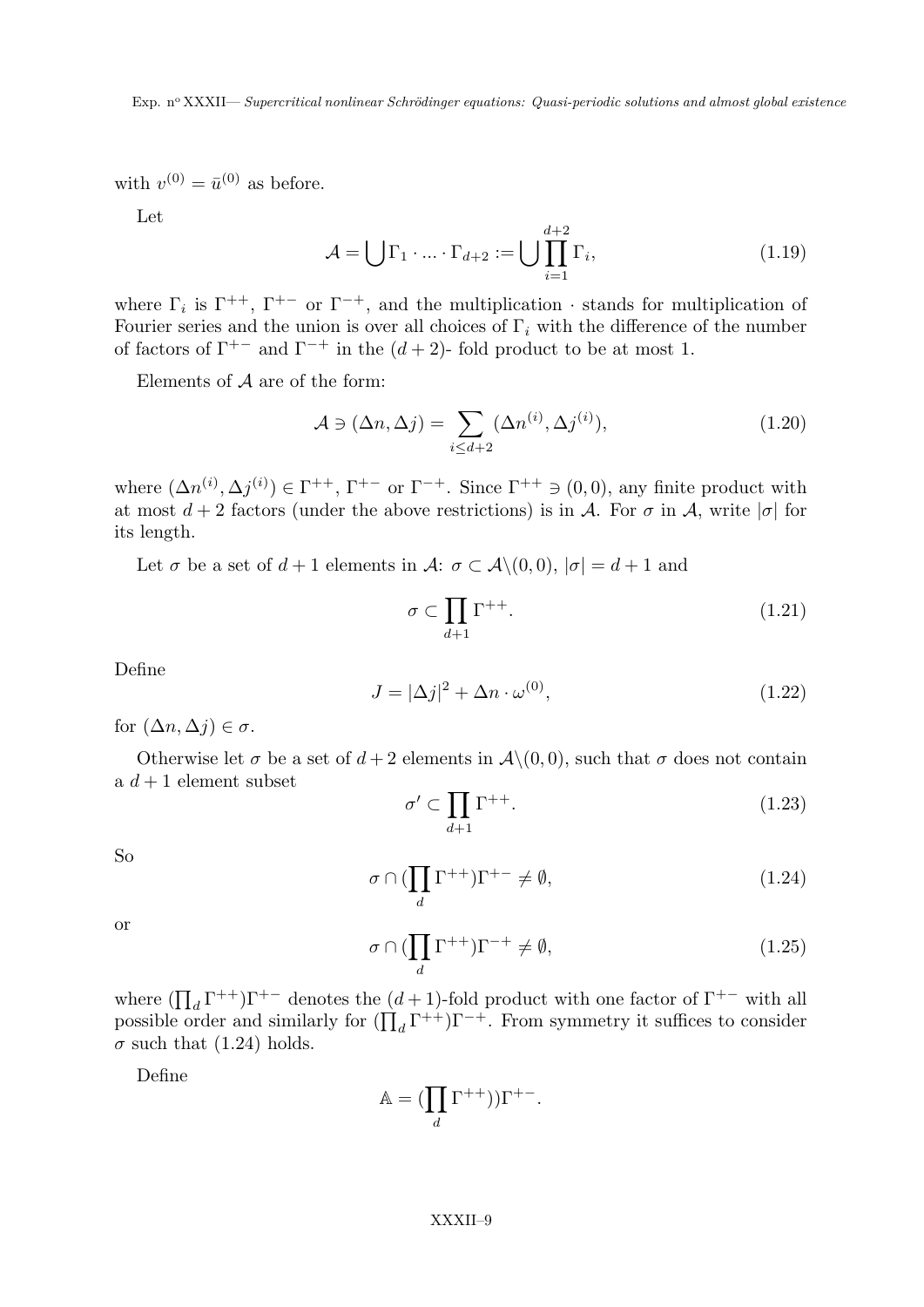From (1.24)

$$
\sigma \cap \mathbb{A} \neq \emptyset. \tag{1.26}
$$

Let

$$
(a, a') \in \sigma \cap \mathbb{A}.\tag{1.27}
$$

On  $\sigma \setminus (a, a')$  define

$$
\tilde{\Delta}j = \Delta j - a',\tag{1.28}
$$

$$
\tilde{\Delta}n = \Delta n - a,\tag{1.29}
$$

$$
J = |\tilde{\Delta}j|^2 + 2a' \cdot \tilde{\Delta}j - \tilde{\Delta}n \cdot \omega^{(0)}, \qquad (1.30)
$$

if the difference in the number of factors in  $\Gamma^{+-}$  and  $\Gamma^{-+}$  in the sum in (1.20) is 1. If the difference is 0, then use the definition of  $J$  in  $(1.22)$ .

Definition.  $u^{(0)}$  of b frequencies is *generic* if its Fourier support  $\{(-e_m, j_m)\}_{m=1}^b$  ⊂  $\mathbb{Z}^{b+d}$ , where  $j_k \neq j_{k'}$  if  $k \neq k'$  satisfies:

(i) For all  $(\Delta n, \Delta j) \in \mathcal{A} \setminus (0, 0)$ ,

$$
\Sigma_{\pm} = |\Delta j|^2 \pm \Delta n \cdot \omega^{(0)} \neq 0,
$$

where  $\omega^{(0)} = \{j_k^2\}_{k=1}^b$ .

(ii) For any  $\sigma \subset A$  with  $|\sigma| = d + 1$  satisfying (1.21) and  $\Delta j \neq 0$  identically for any  $(\Delta n, \Delta j) \in \sigma$ , assume  $\sharp j_k, k = 1, ..., b$ , such that

$$
\{\Delta j\} \subseteq \{j_{k'}-j_k, k'=1, ..., b, k \neq k'\}.
$$

Then the  $(d+1) \times (d+1)$  determinant

$$
D = \det[[2\Delta j, J]] \neq 0,
$$

where

$$
[[2\Delta j, J]] = \begin{pmatrix} 2(\Delta j)_1^{(1)} & 2(\Delta j)_2^{(2)} & \cdots & 2(\Delta j)_1^{(d)} & J_1 \\ 2(\Delta j)_2^{(1)} & 2(\Delta j)_2^{(2)} & \cdots & 2(\Delta j)_2^{(d)} & J_2 \\ \vdots & \cdots & \vdots & \cdots & \cdots \\ 2(\Delta j)_{d+1}^{(1)} & 2(\Delta j)_{d+1}^{(2)} & \cdots & 2(\Delta j)_{d+1}^{(d)} & J_{d+1} \end{pmatrix},
$$

and for each  $i = 1$  to  $d + 1$ ,  $(\Delta j)_i$  and  $J_i$  are as defined in (1.16, 1.22).

(iii) For any  $\sigma \subset A$  with  $|\sigma| = d + 2$  satisfying (1.26) and  $\Delta j \neq 0$  identically for any  $(\Delta n, \Delta j) \in \sigma$ , assume  $\sharp j_k, j_{k'}$ , not necessarily distinct, such that

$$
a' = -j_k - j_{k'}
$$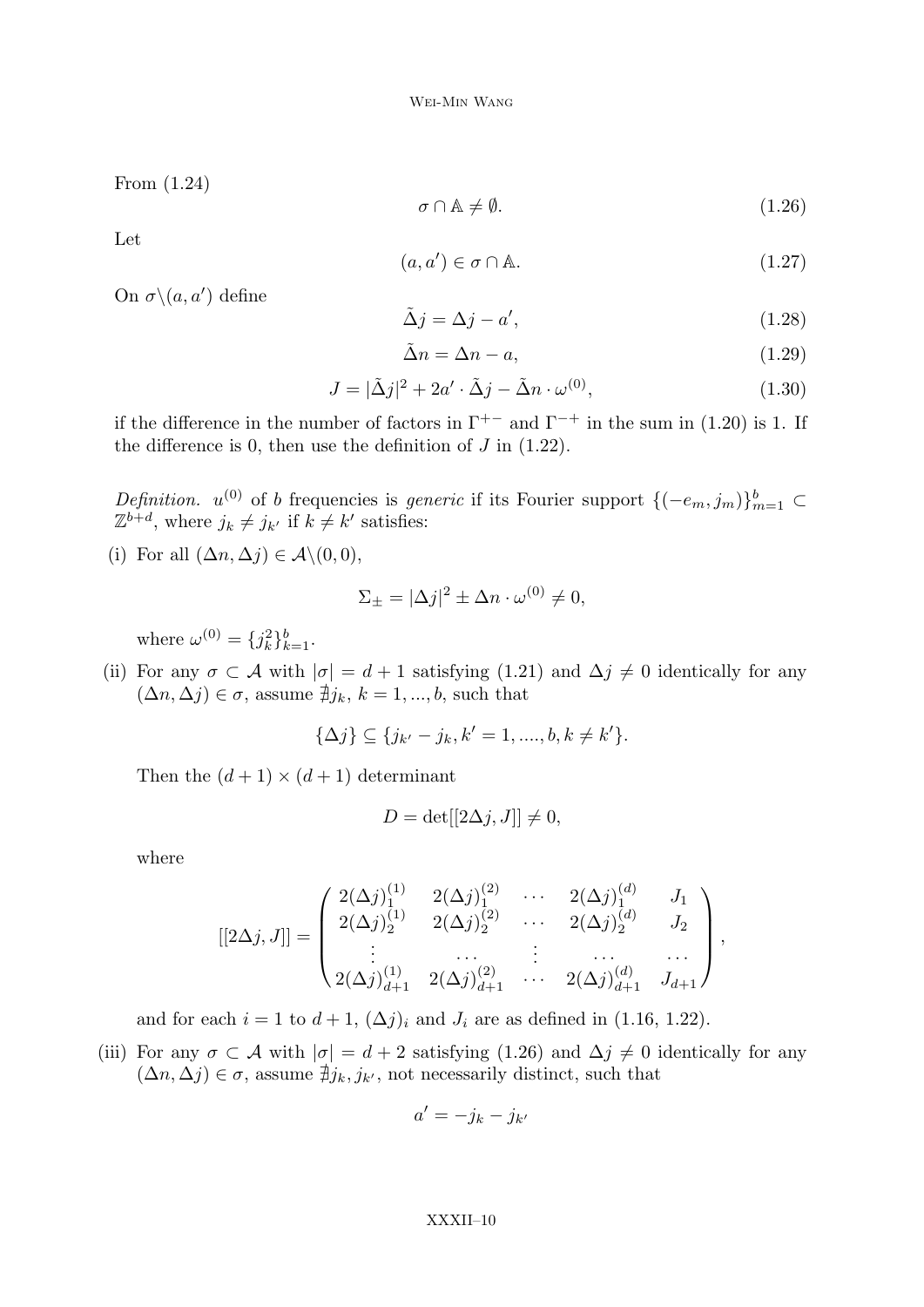or

$$
\{\Delta j\} \subseteq \{j_{k''} - j_k, k'' = 1, \dots, b, k'' \neq k\},\
$$

and if  $\{\tilde{\Delta}j\}\neq\emptyset$  also

$$
\{\tilde{\Delta}j\} \subseteq \{j_{k'}-j_{k''}, k''=1, ..., b, k'' \neq k'\}.
$$

Then the  $(d+1) \times (d+1)$  determinant

$$
D = det[[2\bar{\Delta}j, J]] \neq 0,
$$

where  $\bar{\Delta}j$  stands for  $\Delta j$  or  $\tilde{\Delta}j$  as defined in (1.28) and J as defined in (1.22, 1.30) accordingly.

(iv) For all  $j_m$ ,  $m = 1, ..., b$  and all  $(\Delta n, \Delta j) \in \Gamma^{++}$ , the functions

$$
f = \Delta n \cdot \omega^{(0)} + 2j_m \cdot \Delta j + |\Delta j|^2 \neq 0,
$$

if 
$$
(\Delta n, \Delta j) \neq (-e_{k'} + e_m, j_{k'} - j_m)
$$
, for all  $k' = 1, ..., b$ .

Remarks. (i) prevents pure translations in time. This is a recurrent condition, which is almost necessary. (iv) is for the analysis in the Newton scheme. It always holds for the cubic nonlinearity in any dimension, see the Appendix.

Let  $(j_k - j_{k'})$ ,  $k \neq k'$  be a factor present in  $(\Delta n, \Delta j) \in \mathcal{A} \setminus (0, 0)$ , cf. (1.19, 1.16, 1.17). We note that  $\partial \Sigma_{\pm}$  and  $\partial f$  are not identically zero, where  $\partial$  is the directional derivative in  $(j_k - j_{k'})$ . If there is no factor of form  $(j_k - j_{k'})$ , then  $\Delta j$  contains a factor of form  $(j_{\kappa} + j_{\kappa})$  and  $\Delta n$ ,  $(e_{\kappa} + e_{\kappa})$ . Taking derivative in the  $j_{\kappa}$  direction, we reach the same conclusion. Therefore  $\{\Sigma_{\pm}=0\}$  and  $\{f=0\}$  are sets of codimension 1 in  $(\mathbb{R}^d)^b$ .

If  $\exists \bar{\Delta}j \notin \{m(j_{k'}-j_k), k'=1, ..., b, k'\neq k, m = \pm 1, ..., \pm p(d+2)\}=I$ , then when setting this  $\Delta j = 0$ , the corresponding  $J \neq 0$  identically, where we also used (i). So the quadratic  $J$  is not reducible and  $D$  is not identically 0.

If all  $\bar{\Delta}j \in I$ , then it follows from the restrictions on  $\bar{\Delta}j$  and a' in (ii, iii) that D is not identically 0. Therefore  $\{D=0\}$  gives a set of codimension 1 in  $(\mathbb{R}^d)^b$ .

Combining the above deliberations, we obtain the following important a priori ingredient for the construction.

Lemma. The non-generic set

$$
(\mathbb{R}^d)^b \supset \Omega := \{\Sigma_{\pm} = 0\} \cup \{D = 0\} \cup \{f = 0\}
$$

has codimension 1.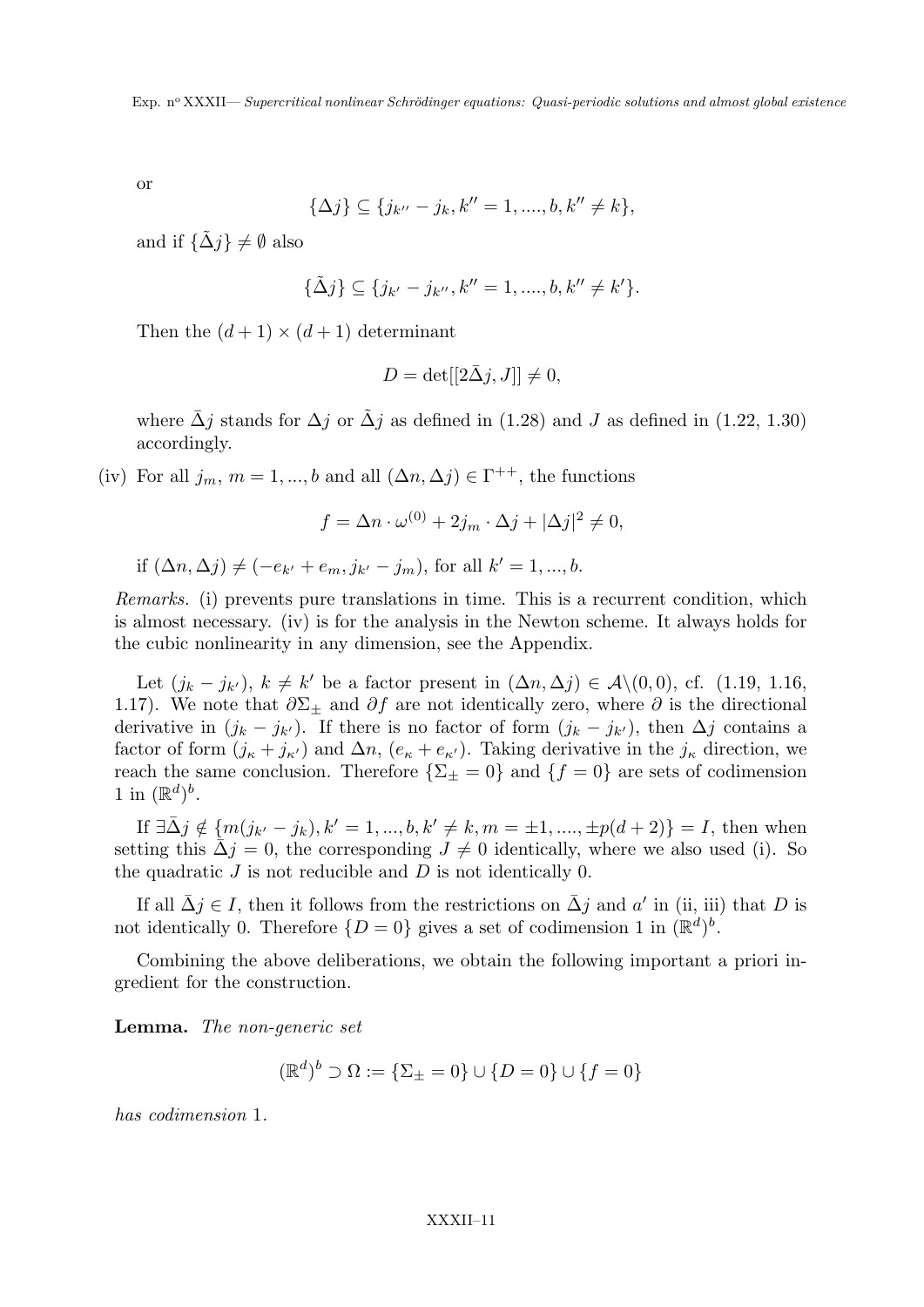Below we briefly indicate the considerations that led to (i-iv). For more details, see [W3, 4].

### Origins of the genericity conditions

To implement the Newton scheme using (1.12), we need to bound  $A_0^{-1}$ . From previous considerations, it suffices to consider  $A_0$  restricted to C. For  $u^{(0)}$  satisfying (i-iii), it can be shown that  $A_0|_{\mathcal{C}} = \bigoplus \mathcal{A}_0$ , where  $\mathcal{A}_0$  are Töplitz matrices of sizes at most  $(2b + d) \times (2b + d)$ . This can be seen by considering connected sets on C.

Assume  $(n, j) \in C^+$  is connected to  $(n', j') \in C$  by the convolution operator  $A_0$ , then  $n' = n + \Delta n$  and  $j' = j + \Delta j$ , where  $(\Delta n, \Delta j) \in \text{supp } (u^{(0)} * v^{(0)})^{*p}$ , if  $(n', j') \in \mathcal{C}^+$ and

$$
\begin{cases} (n \cdot \omega^{(0)} + j^2) = 0, \\ (n + \Delta n) \cdot \omega^{(0)} + (j + \Delta j)^2 = 0; \end{cases}
$$
(1.31)

and if  $(n', j') \in \mathcal{C}^-$ , then  $(\Delta n, \Delta j) \in \text{supp} (u^{(0)} * v^{(0)})^{*p-1} * u^{(0)} * u^{(0)}$  and

$$
\begin{cases} (n \cdot \omega^{(0)} + j^2) = 0, \\ -(n + \Delta n) \cdot \omega^{(0)} + (j + \Delta j)^2 = 0. \end{cases}
$$
 (1.32)

(Clearly the situation is similar if  $(n, j) \in C^{-}$ .)

 $(1.31, 1.32)$  define a system of polynomial equations. For  $u^{(0)}$  satisfying (i-iii), we show in sect. 2 that the largest connected set is of size at most max  $(2b, d+2) \leq 2b+d$ . The connected sets of sizes at most 2b result from translation invariance. The other connected sets are of sizes at most  $d + 2$ . The translation invariant sets correspond to degeneracy and are in fact the reason for requiring the leading nonlinear  $\mathcal{O}(\delta^{2p+1})$ term in  $(1.1)$  to be independent of x. The x dependence of the higher order terms do not matter as they are treated as perturbations.

The invertibility of  $A_0$  is then ensured by making an initial excision in a as 0 is typically *not* an eigenvalue of a finite matrix. So  $||F'^{-1}|| \approx ||A_0^{-1}|| \leq \mathcal{O}(\delta^{-2p})$ . Let

$$
F_0(u^{(0)}, v^{(0)}) = \begin{pmatrix} (u^{(0)} * v^{(0)})^{*p} * u^{(0)} \\ (u^{(0)} * v^{(0)})^{*p} * v^{(0)} \end{pmatrix}.
$$
 (1.33)

By requiring

supp  $F_0(u^{(0)}, v^{(0)}) \cap \{C \backslash S\} = \emptyset$ ,

which amounts to condition (iv), we obtain from  $(1.12)$ 

$$
\|\Delta u^{(1)}\| = \|\Delta v^{(1)}\| \le \mathcal{O}(\delta^3)
$$

for small  $\delta$ . Inserting this into the Q-equations, which determine  $\omega$ , we achieve amplitude-frequency modulation:

$$
\|\Delta \omega^{(1)}\| \approx \mathcal{O}(\delta^{2p})
$$

$$
|\det(\frac{\partial \omega^{(1)}}{\partial a})| \approx \mathcal{O}(\delta^{2p-1}) > 0
$$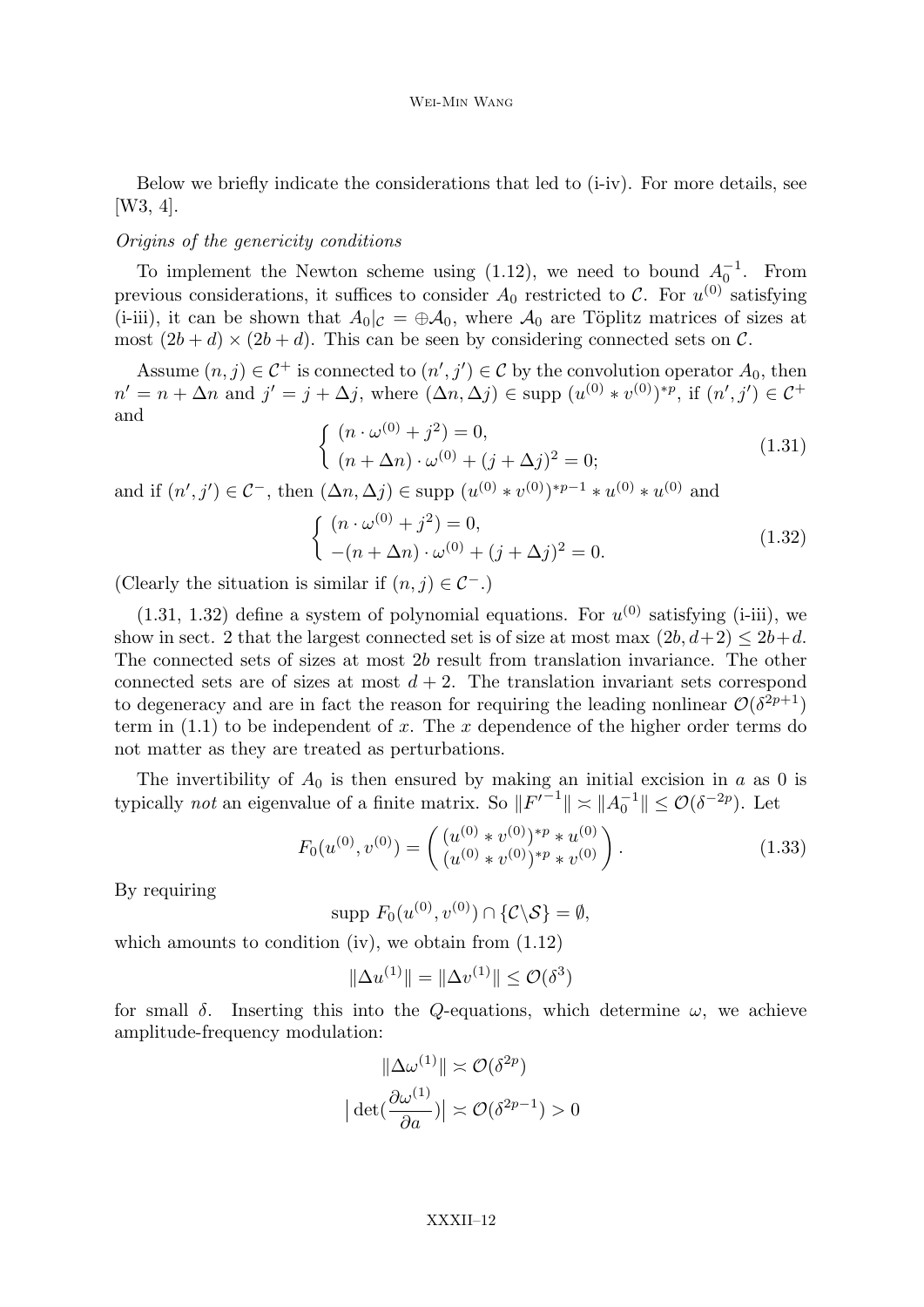ensuring transversality and moreover Diophantine  $\omega^{(1)}$  on a set of a of positive measure. The tangentially non-resonant perturbation theory in [B3, 6] becomes available.

The first iteration is therefore the key step and is the core of the present construction. The main new ingredient is the fine analysis of resonances via systems of polynomial equations, which provides the geometry to achieve modulated Diophantine frequency as input for the analysis part of the construction.

# 2. Almost global existence

We now consider the Cauchy problems for the nonlinear Schrödinger equation  $(1.1)$ . Following the custom, we set the higher order terms  $H$  to be zero. This is also because for small data, the construction below carries over verbatim to  $H \neq 0$ .

It is convenient to add a parameter and consider initial data of size one. So we have the following Cauchy problem on  $\mathbb{T}^d$ :

$$
\begin{cases}\ni \frac{\partial}{\partial t} u = -\Delta u + \delta |u|^{2p} u & (p \ge 1, p \in \mathbb{N} \text{ arbitrary}), \\
u(t = 0) = u_0,\n\end{cases}
$$
\n(2.1)

with periodic boundary conditions:  $u(t, x) = u(t, x + 2j\pi), x \in [0, 2\pi)^d$  for all  $j \in \mathbb{Z}^d$ and  $\delta \neq 0$  is the parameter.

In Theorem 1, we went one step further and analyzed the resonance geometry created by the nonlinear term  $|u|^{2p}u$ . Relying on the geometric information afforded by this analysis and linearizing about a suitable approximate quasi-periodic solutions, we prove the following:

**Theorem 2.** Let  $u_0 = u_1 + u_2$ . Assume  $u_1$  is generic satisfying (I. i-iv.) and  $||u_2|| =$  $\mathcal{O}(\delta)$ , where  $\|\cdot\|$  is an analytic norm (about a strip of width  $\mathcal{O}(1)$ ) on  $\mathbb{T}^d$ . Let  $\mathcal{B}(0, 1) =$  $(0,1]^b$ , where b is the dimension of the Fourier support of  $u_1$ . Then for all  $A > 1$ , there exist an open set  $A \subset \mathcal{B}(0,1)$  of positive measure and  $\delta_0 > 0$ , such that for all  $\delta \in (-\delta_0, \delta_0)$ , if  $\{|\hat{u}_1|\} \in \mathcal{A}$ , then  $(2.1)$  has a unique solution  $u(t)$  for  $|t| \leq \delta^{-A}$ satisfying  $u(t = 0) = u_0$  and  $||u(t)|| \le ||u_0|| + \mathcal{O}(\delta)$ . Moreover, if  $u_2 = 0$ , then meas  $\mathcal{A} \rightarrow 1$  as  $\delta \rightarrow 0$ .

*Remarks.* 1. It is essential that the set  $A$  is *open*, as we will need to establish an open mapping theorem to analyze Cauchy problems.

2. The geometric excision is essentially necessary here, in view of the growth of Sobolev norms exhibited in [CKSTT] for the cubic nonlinear Schrödinger equation in dimension 2 and its likely relation with the non-generic codimension 1 set  $\Omega$ .

3. The situation here is completely different from seeking global solutions for energy subcritical equations in  $H^s$  for  $s < 1$ , as  $H^s$  for  $s < 1$  is locally controlled by  $H^1$ , cf. [B4].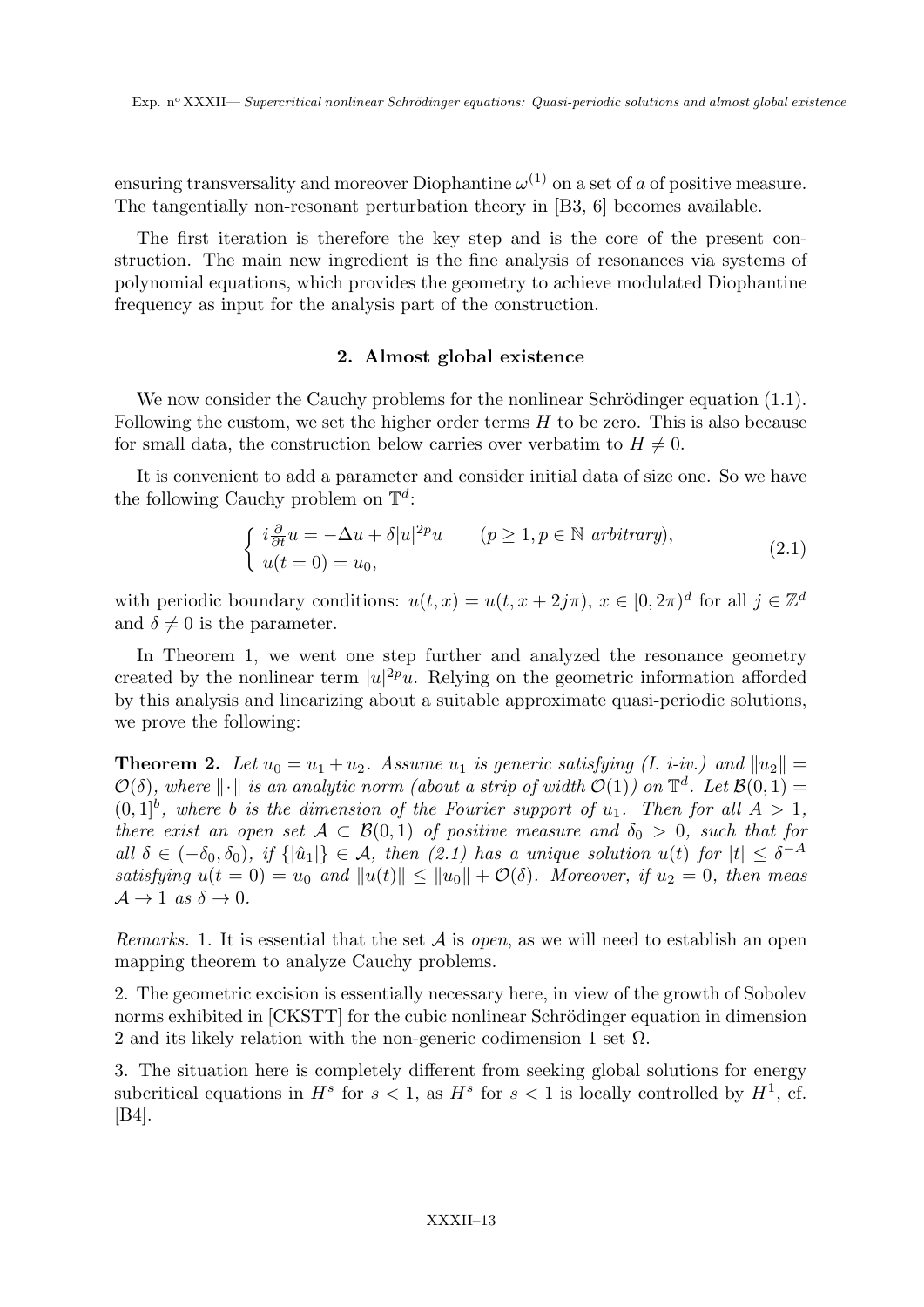#### Wei-Min Wang

For perturbations of the 1d cubic nonlinear Schrödinger equation  $(d = p = 1)$ , similar stability results are proven in [Ba, B5]. For parameter dependent equations see [BG, B2]. The equations treated in [Ba, BG, B2, 5] are either  $\mathbb{L}^2$  or essentially  $\mathbb{L}^2$ well-posed. So there is a priori global existence.

The equations treated in Theorem 2 are of a different nature, there is no a priori global existence from conservation laws. In fact existence is obtained via explicit construction. This is possible because the known invariant measure for smooth flow is supported on KAM tori. Linearizing about approximate quasi-periodic solutions to prove existence and uniqueness for a time arbitrarily longer than local existence time is the main novelty in Theorem 2.

As for quasi-periodic solutions, we also have the following high frequency (semiclassical) counterpart, providing quantitative, almost global,  $\mathbb{L}^2$  size 1 and large kinetic energy solutions to Cauchy problems. These solutions could be relevant to Cauchy problems for the compressible Euler equations.

**Corollary 2.** Set  $\delta = 1$  in (2.1). Assume  $u_0$  is generic with frequencies  $\{j_k\}_{k=1}^b \in$  $[K\mathbb{Z}^d]^b$ ,  $K \in \mathbb{N}^+$ . Let  $\mathcal{B}(0,1) = (0,1]^b$ . Then for all  $A > 1$ , there exist an open set  $\mathcal{A} \subset \mathcal{B}(0,1)$  of positive measure and  $K_0 > 0$ , such that for all  $K > K_0$ , if  $\{|\hat{u}_0|\} \in \mathcal{A}$ , then  $(2.1)$  has a unique solution  $u(t)$  for  $|t| \leq K^A$  satisfying  $u(t = 0) = u_0$  and  $||u(t)|| \le ||u_0|| + \mathcal{O}(1/K^2)$ , where  $|| \cdot ||$  is an analytic norm (about a strip of width  $\mathcal{O}(1/K)$ ) on  $\mathbb{T}^d$ , moreover meas  $\mathcal{A} \to 1$  as  $K \to \infty$ .

Remark. The previous related results are only up to time  $\mathcal{O}(K)$ , by solving the associated Hamilton-Jacobi equations before the arrival of caustics, cf. [Ca].

Theorem 2 and Corollary 2 provide the first existence and uniqueness results for Cauchy problems for energy supercritical nonlinear Schrödinger equations beyond the local one. Combining with the results in Theorem 1 and Corollary 1, the following rather general picture emerges:

Let  $u_0$  be a generic solution to the linear Schrödinger equation with finite number of frequencies. Then on a set of Fourier coefficients of positive measure, for infinite time, there is a solution to the nonlinear equation "close" to  $u_0$  and for "arbitrary long" time, there is a unique solution u to the Cauchy problem satisfying  $u(t = 0) = u_0$ .

#### A sketch of the proof of Theorem 2

The proof uses the good geometry constructed in Theorem 1 and adapts an analysis scheme in [B2]. Writing the first equation in (2.1) as  $F(u) = 0$ , for  $u_0$  satisfying the conditions in Theorem 2, we first find an approximate solution  $v$  such that

$$
\int F(v) = \mathcal{O}(\delta^r),\tag{2.3}
$$

$$
(v(t = 0) - u_0 = \mathcal{O}(\delta^r), \qquad (2.4)
$$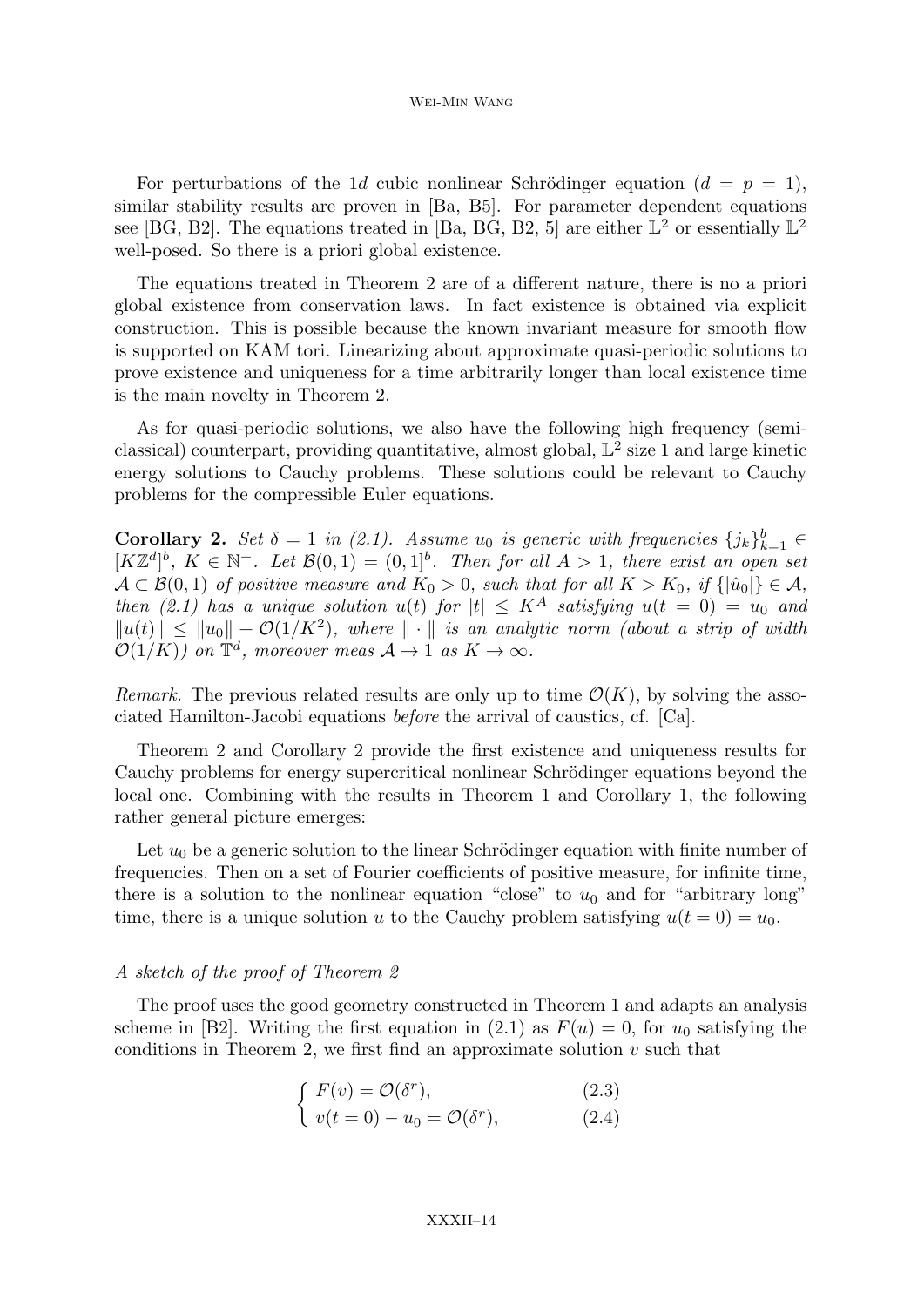where  $r > A > 1$ .

This approximate solution v is quasi-periodic with  $\mathcal{O}(|\log \delta|)$  number of basic frequencies. Moreover at  $t = 0$ , v has the decomposition:

$$
v(t=0) = u_1 + v_2
$$

with  $u_1$  as in Theorem 2 and  $||v_2|| = \mathcal{O}(\delta)$ .

The construction of  $v$  comprises of two steps. The first step is to construct approximate quasi-periodic solutions of  $\mathcal{O}(|\log \delta|)$  number of basic frequencies with the initial approximation the solution to the linear equation

$$
u^{(0)} = u_1 + u_2 \tag{2.5}
$$

for all  $u^{(0)}$  such that  $u_1$  is generic, using a *finitely* iterated Newton scheme.

The excision in  $\{|\hat{u}_1|\}$  is essentially the same as in Theorem 1, ensuring the existence of a spectral gap. The amplitudes  $\{|\hat{u}_2|\}$  are arbitrary as long as  $\delta ||u_2|| = \mathcal{O}(\delta^2)$  is smaller than the spectral gap. The constructed solution  $u$  satisfies

$$
F(u) = \mathcal{O}(\delta^r). \tag{2.6}
$$

Since the above construction is valid on a open set, using the spectral gap to establish an open mapping theorem, we show that for all

$$
\tilde{u}_0 = u_1 + \tilde{u}_2
$$

of  $\mathcal{O}(|\log \delta|)$  number of frequencies, there is

$$
u^{(0)} = u_1 + v_2
$$

of the same number of frequencies such that the corresponding quasi-periodic solution  $v$  satisfies

$$
\begin{cases}\nF(v) = \mathcal{O}(\delta^r), \\
v(t = 0) = \tilde{u}_0.\n\end{cases}
$$
\n(2.7)

We then differentiate (2.6) with respect to the Fourier coefficients of  $u^{(0)}$  in (2.5) and prove that the solutions to the linearized equation is a basis which spans  $\mathbb{L}^2(\mathbb{T}^d)$ , after a further excision of  $\{|\hat{u}_1|\}$ . Schematically this could be understood as follows.

Assume u is a solution satisfying the equation  $F(u) = 0$  and that it depends on a parameter a, then  $\partial u/\partial a$  is a solution to the linearized equation:

$$
F'(u)(\frac{\partial u}{\partial a}) = 0.
$$

(Here u represents both u and  $\bar{u}$ .) The main difficulty here is to control the coupling of u and  $\bar{u}$ . The fact that  $\{\frac{\partial u}{\partial a}\}\$ is a basis is a direct consequence of the separation property of the resonance geometry entailed by generic  $u_1$ . This basis in turn allows us to control the flow linearized about the  $v$  in  $(2.7)$ . Using Duhamel's formula and the linearized flow to control the difference of  $(2.1)$  and  $(2.7)$ , we conclude the proof of Theorem 2.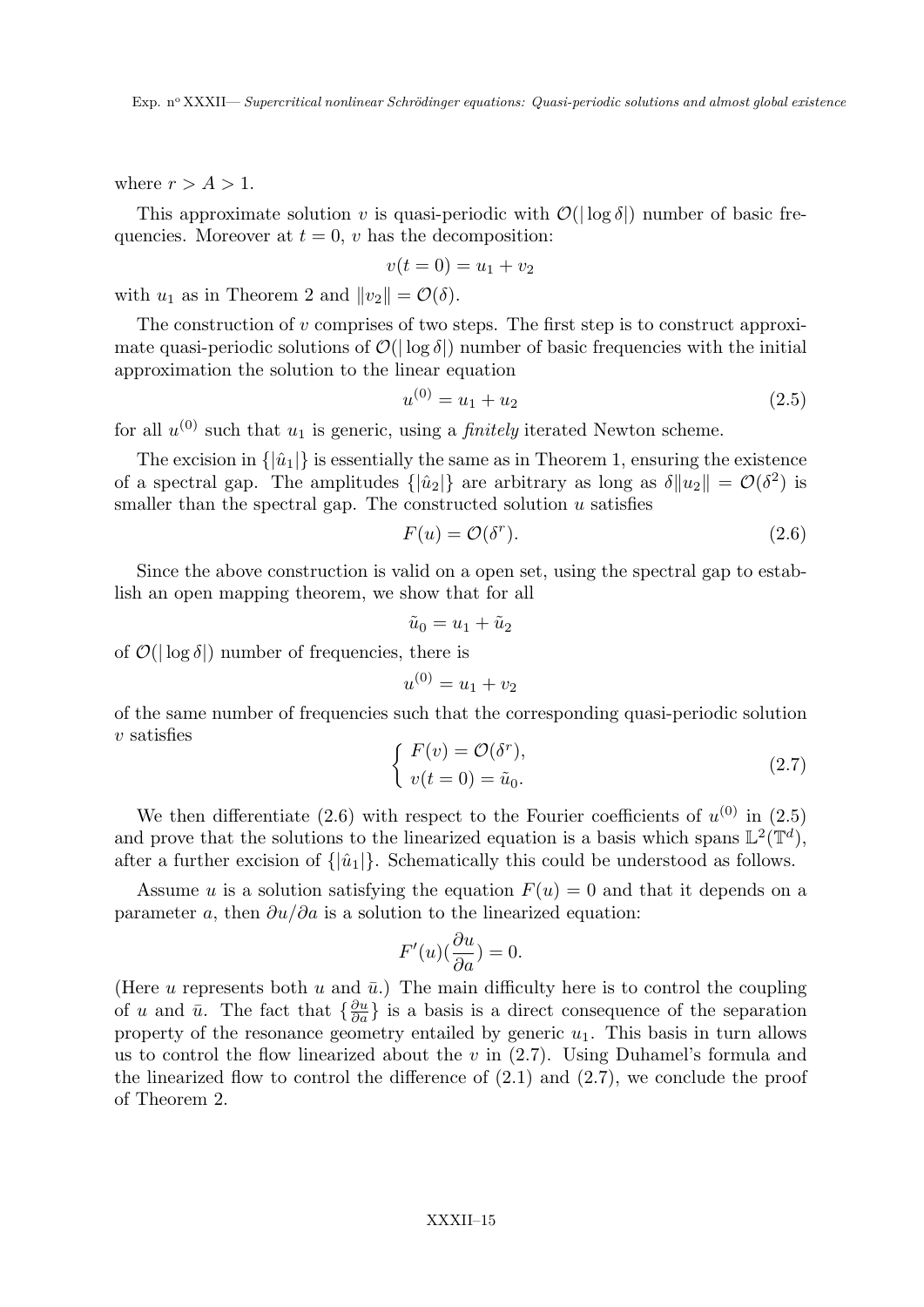## 3. Appendix: the cubic nonlinearity

For simplicity we write u for  $u^{(0)}$  and  $\omega$  for  $\omega^{(0)}$ , the solutions and frequencies of the linear equation. The symbols of convolution for the cubic nonlinearity are  $|u|^2$ ,  $u^2$  and  $\bar{u}^2$ . Assume  $(n, j) \in C^+$   $((n, j) \in C^-$  works similarly). In order that  $(n, j)$  is connected to  $(n'j') \in \mathcal{C}$ , it is necessary that either

- (a)  $[u * v](n, j; n'j') \neq 0$  or
- (b)  $[u * u](n, j; n'j') \neq 0.$

Case (a): Since

$$
n \cdot \omega + j^2 = 0,
$$
  

$$
n' \cdot \omega + j'^2 = 0,
$$

subtracting the two equations gives immediately

$$
(j_k - j'_k) \cdot (j + j_k) = 0,\t\t(3.1)
$$

where  $j_k, j_{k'} \in \mathbb{Z}^d$   $(k, k' = 1, ..., b)$  and  $j_k \neq j_{k'}$  if  $k \neq k'$ , are the b Fourier components of u.

Case (b): Since

$$
n \cdot \omega + j^2 = 0,
$$
  

$$
-n' \cdot \omega + {j'}^2 = 0,
$$

adding the two equations gives immediately

$$
(j + j_k) \cdot (j + j_{k'}) = 0,\t\t(3.2)
$$

where  $j_k, j_{k'} \in \mathbb{Z}^d$   $(k, k' = 1, ..., b)$  and  $j_k \neq j_{k'}$  if  $k \neq k'$ , are the b Fourier components of u.

(3.1, 3.2) are precisely the well known resonant set for the partial Birkhoff normal form transform in [B3, GXY, KP]. (3.1, 3.2) describe rectangular type of geometry.

$$
\text{supp } F_0(u,v) \cap \{ \mathcal{C} \backslash \mathcal{S} \} = \emptyset
$$

for the cubic nonlinearity in any d. When  $d = 1$ ,  $(3.1, 3.2)$  reduce to a finite set of 2b lattice points in Z:  $\{j = \pm j_k, k = 1, ..., b\}$  and  $\Omega = \emptyset$  in the Theorems and Corollaries.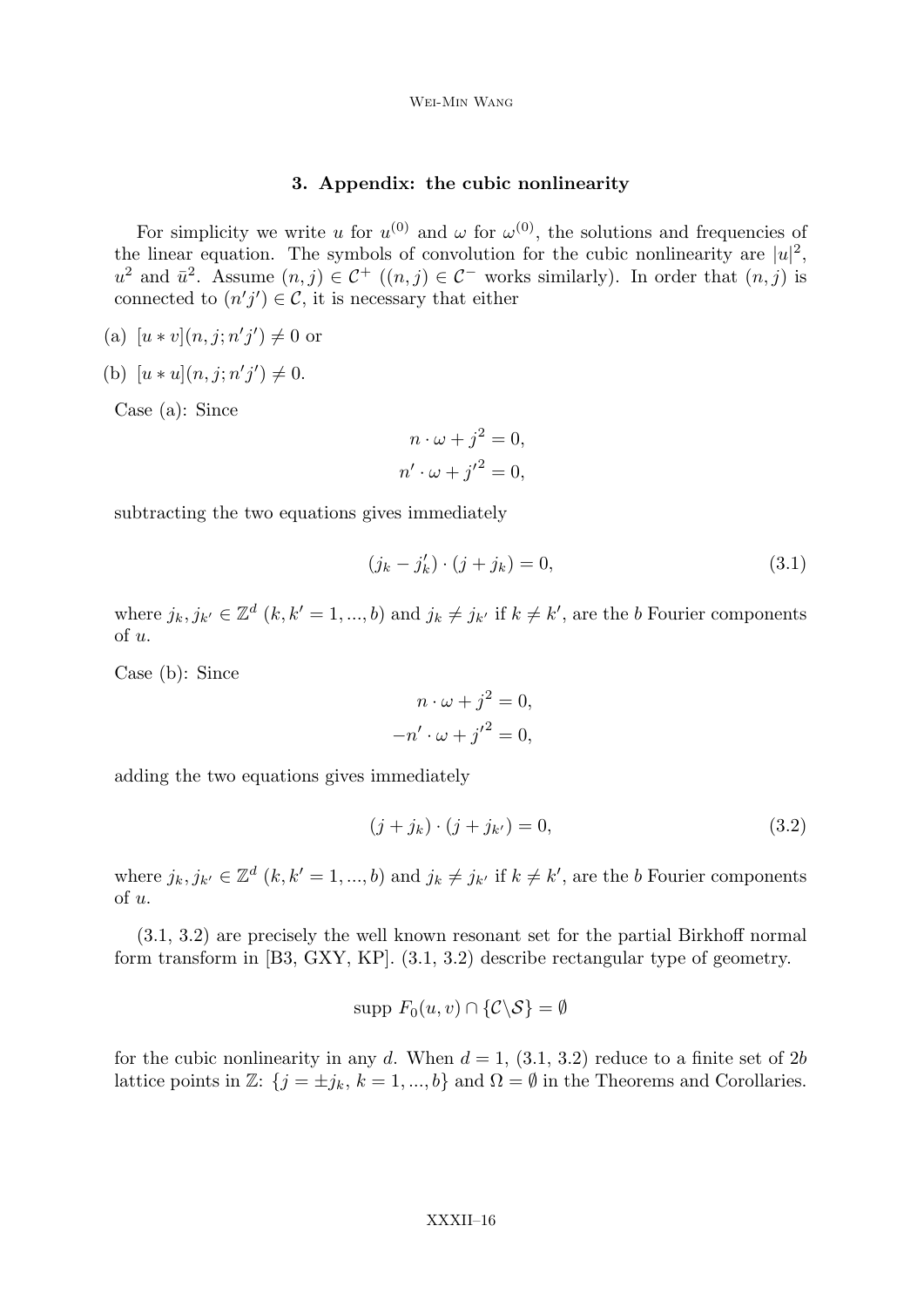#### **REFERENCES**

- [Ba] D. Bambusi, Nekhoroshev theorem for small amplitude solutions in nonlinear Schrödinger equations, Math. Z. 230 (1999), 345-387.
- [BG] D. Bambusi, B. Grébert, *Birkhoff normal form for PDE's with tame modulus*, Duke Math. J. **135** (2006), 507-567.
- [B1] J. Bourgain, Fourier transformation restriction phenomena for certain lattice subsets and applications to nonlinear evolution equations, part  $I: Schrödinger$  equations, Geom. and Func. Anal. 3 (1993), 107-156.
- [B2] J. Bourgain, Construction of approximative and almost periodic solutions of perturbed linear Schrödinger and wave equations, Geom. and Func. Anal.  $6$  (1996), 201-230.
- [B3] J. Bourgain, *Quasi-periodic solutions of Hamiltonian perturbations of 2D linear Schrö*dinger equations, Ann. of Math. **148** (1998), 363-439.
- [B4] J. Bourgain, *Nonlinear Schrödinger equations*, Park City Lectures, 1999.
- [B5] J. Bourgain, On diffusion in high-dimensional Hamiltonian systems and PDE, J. Anal. Math 80 (2000), 1-35.
- [B6] J. Bourgain, *Green's function estimates for latttice Schrödinger operators and appli*cations, Ann. of Math. Studies 158 (2005), Princeton University Press.
- [BW] J. Bourgain, W.-M. Wang, *Quasi-periodic solutions of nonlinear random Schrödinger* equations, J. Eur. Math. Soc. 10 (2008), 1-45.
- [Ca] R. Carles, Semi-classical analysis for nonlinear Schrödinger equations, World Scientific Publishing Co. Pte. Ltd., 2008.
- [CKSTT] J. Colliander, M. Keel, G. Staffilani, H. Takaoka, T. Tao, Transfer of energy to high frequencies in the cubic defocusing nonlinear Schrdinger equation, Invent. Math. 181 (2010), 39–113.
- [CW] W. Craig, C. E. Wayne, Newton's method and periodic solutions of nonlinear equations, Commun. Pure Appl. Math. 46 (1993), 1409-1498.
- [EK] L. H. Eliasson, S. E. Kuksin, KAM for the nonlinear Schrödinger equation, Ann. of Math 172, no. 1 (2010), 371-435.
- [FS] J. Fröhlich, T. Spencer, Absence of diffusion in the Anderson tight binding model for large disorder or low energy, Commun. Math. Phys. 88 (1983), 151-184.
- [GXY] J. Geng, X. Xu, J. You, An infinite dimensional KAM theorem and its application to the two dimensional cubic Schrödinger equation, preprint  $(2009)$ .
- [KP] S. Kuksin, J. Pöschel, *Invariant Cantor manifolds of quasi-periodic osillations for a* nonlinear Schrödinger equation, Ann. of Math. 143 (1996), 149-179.
- [S1] I. Schur, Uber Potenzreihen, die im Innern des Einheitskreises beschrankt sind, I, J. Reine Angew. Math. 147 (1917), 205-232.
- [S2] I. Schur, Uber Potenzreihen, die im Innern des Einheitskreises beschrankt sind, II, J. Reine Angew. Math. 148 (1918), 122-145.
- [W1] W.-M. Wang, Bounded Sobolev norms for linear Schrödinger equations under resonant perturbations, J. Func. Anal. **254** (2008), 2926-2946.